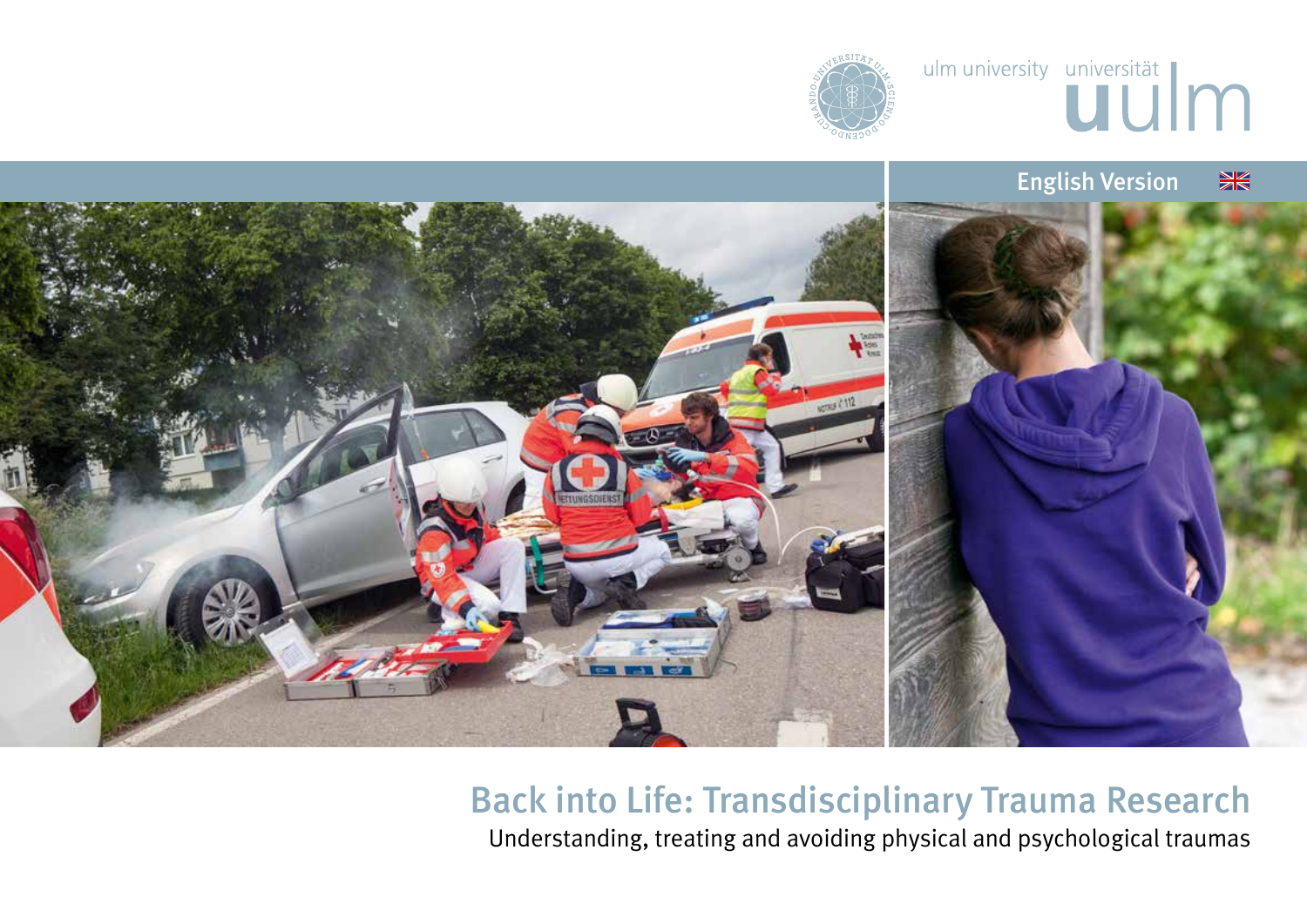#### Preambles

| Trauma research – an Ulm trademark with tradition                                                                                                                                                                                    |   |  |  |  |  |
|--------------------------------------------------------------------------------------------------------------------------------------------------------------------------------------------------------------------------------------|---|--|--|--|--|
|                                                                                                                                                                                                                                      |   |  |  |  |  |
| Trauma treatment – Ulm's excellence in patient care                                                                                                                                                                                  |   |  |  |  |  |
| Prof. Dr. Hartmut Döhner, Vice President for Medicine, Gender and Diversity ________________________ 4                                                                                                                               |   |  |  |  |  |
| Transdisciplinary approach and outstanding training                                                                                                                                                                                  |   |  |  |  |  |
|                                                                                                                                                                                                                                      |   |  |  |  |  |
| <b>Introduction</b>                                                                                                                                                                                                                  |   |  |  |  |  |
| Torn from everyday life – but integrated again entitled and the control of the control of the control of the control of the control of the control of the control of the control of the control of the control of the control        | 5 |  |  |  |  |
| Ulm trauma research                                                                                                                                                                                                                  |   |  |  |  |  |
| Understanding trauma 2002 and 2003 and 2003 and 2004 and 2008 and 2008 and 2008 and 2008 and 2008 and 2008 and                                                                                                                       |   |  |  |  |  |
| <b>Back into life after the accident – the stations of optimal care</b> 2000 2000 2000 2000 2000 2000 200                                                                                                                            |   |  |  |  |  |
| Treating trauma 2002 and 2003 and 2003 and 2004 and 2008 and 2008 and 2008 and 2008 and 2008 and 200                                                                                                                                 |   |  |  |  |  |
| Avoiding trauma <u>experience and the contract of the contract of the contract of the contract of the contract of the contract of the contract of the contract of the contract of the contract of the contract of the contract o</u> |   |  |  |  |  |

#### External collaborators

#### Ulm collaborates with leading international scientists

| Prof. Dr. Michael De Bellis, Duke University School of Medicine, Durham, USA ___________                                               | 16 |  |  |  |
|----------------------------------------------------------------------------------------------------------------------------------------|----|--|--|--|
| Prof. Dr. John D. Lambris, University of Pennsylvania School of Medicine, Philadelphia, USA                                            |    |  |  |  |
| Trademark: networked medicine                                                                                                          |    |  |  |  |
| Prof. Dr. Volker Bühren, Murnau Trade Association Accident Clinic _______________                                                      | 18 |  |  |  |
| Hubert Seiter, German Pension Insurance (DRV) for Baden-Württemberg                                                                    | 18 |  |  |  |
| Prof. Dr. Paul Grützner, Ludwigshafen Trade Association Accident Clinic _______________                                                | 19 |  |  |  |
| <b>Supporting young scientists</b>                                                                                                     |    |  |  |  |
| Prof. Dr. Tobias M. Böckers, Dean of Studies, Faculty of Medicine                                                                      | 20 |  |  |  |
| Students and young scientists are involved in research as soon as possible                                                             |    |  |  |  |
| Janina Angermeyer, Doctoral Student in Medicine                                                                                        | 20 |  |  |  |
| Dr. Tanja Besier, Department of Child and Adolescent Psychiatry [1986] Dr. Tanja Besier, Department of Child and Adolescent Psychiatry | 21 |  |  |  |
| Dr. Anna Kovtun, Member of Clinical Research Group KFO 200                                                                             | 21 |  |  |  |
| <b>Reference list</b>                                                                                                                  |    |  |  |  |
| Trauma research in Ulm – people, institutes, departments, facilities and organisations                                                 | 22 |  |  |  |

Publishing details 23

# Back into life: trauma research in Ulm

In Ulm, we deal with all aspects of the theme "trauma" at an advanced scientific level. The facilities in the University and the surrounding region examine all facets of trauma. This ranges from physical trauma caused by external force, which may result from traffic or sports accidents, or accidents at work, to psychological trauma triggered by mental injuries. There is a close relationship between physical and mental injuries. Our objective in Ulm is to improve our understanding of the complex mechanisms of damage and cure, to develop new therapies and to reduce long-term damage. Our physicians and scientists enjoy an international reputation. As their areas of expertise are complementary, they can interweave basic, translational and clinical research on trauma in a unique manner.

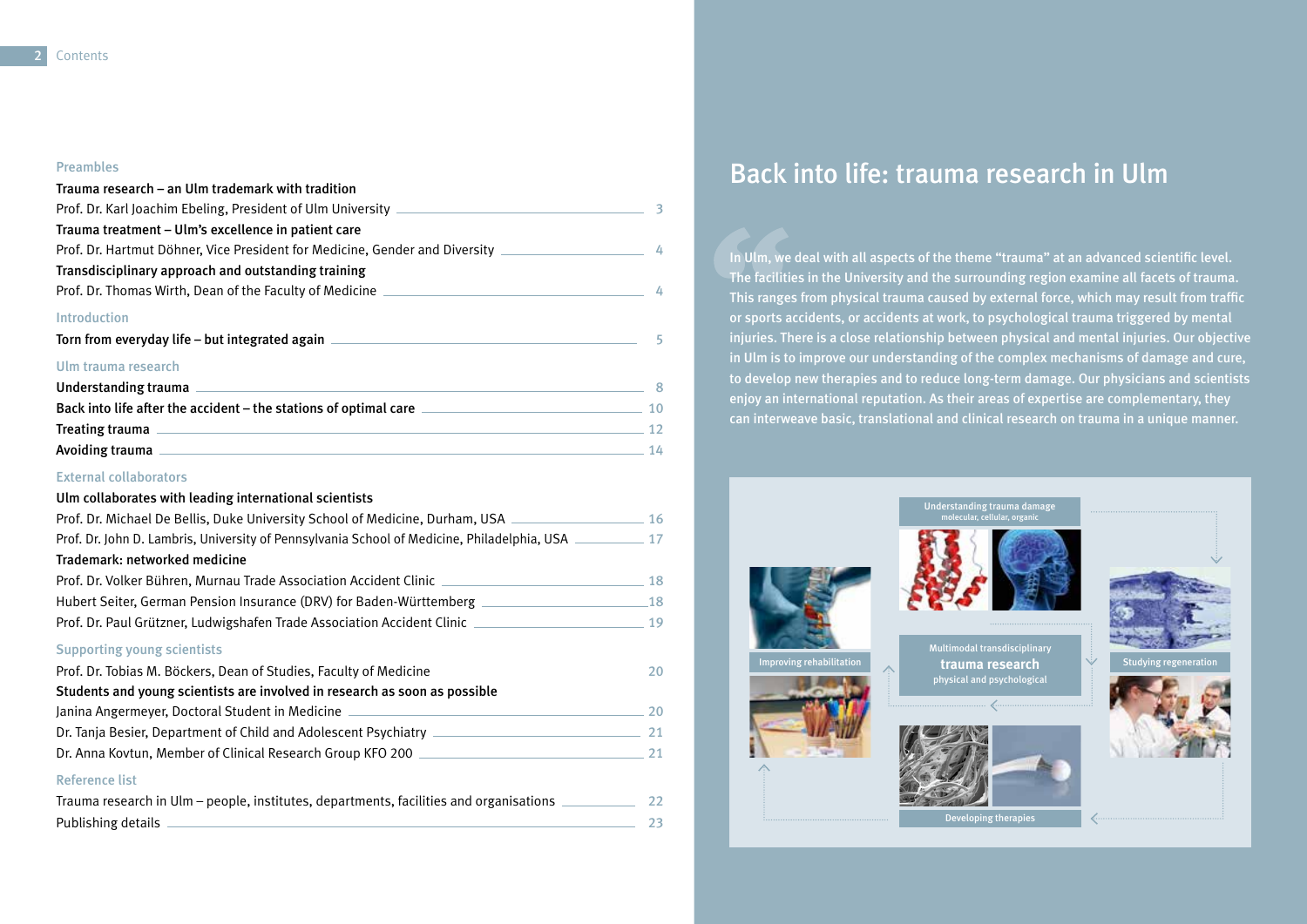# Trauma research – an Ulm trademark with tradition

Foreword by Prof. Dr. Karl Joachim Ebeling, President of Ulm University

Ulm University enjoys a nationally leading position in the investigation, prevention and treatment of both the damage and physical and psychological consequences caused by trauma. The university has strong trauma therapy research programmes, an excellent trauma clinic, and outstanding research and treatment centres for the investigation and treatment of psychological trauma. Specific cooperation with German Army Hospital (BWK) in Ulm, one of only four German Army locations, as well as with the Rehabilitation Clinic Ulm and the locally based German Red Cross (DRK) Blood Donation Centre, with its innovative transfusion medicine, completes the picture of the comprehensive treatment of problems with an outstanding and unique position in research and patient treatment.

Ulm University can look back upon a long tradition and exceptional success in both physical and psychological trauma research. In 1973, one of the two oldest chairs for trauma surgery in Germany had already been established in Ulm. Later, in 1989, the first chair for trauma surgery research was set up. Since then, musculoskeletal research has developed into a key focus within the Faculty of Medicine. Ground-breaking innovations were achieved in the treatment of trauma damage. Implants for the fixation of

bone fractures were developed, for example, including biodegradable pins for the fixation of bone fragments. For the treatment of psychological trauma resulting from serious physical injury, the Ulm University has the Department of Child and Adolescent Psychiatry at its disposal, as well as the Department for Psychosomatic Medicine and Psychotherapy, both of which have excelled through structures developed over years and their recognised scientific competence.

Important, internationally visible areas of research are represented by the Centre for Musculoskeletal Research Ulm (zmfu) and the nation-wide Centre of Excellence for Child Protection in Medicine, both of which are supported by the Ministry of Science of the state of Baden-Württemberg.

In addition, there are numerous successful collaborative research projects for the scientific excellence of trauma research in Ulm. The German Research Foundation (DFG) and the Federal Ministry of Education and Research (BMBF) both support these collaborative projects. As an outstanding success Ulm University has recently been granted a multiple million euro grant by the DFG to establish a collaborative trauma research centre (CCR1149).

Starting from the social and socio-economic significance of traumas, in particular for health care and individual lifestyle, as well as the ability to continue work following a severe injury or illness, it is a central concern of Ulm University to contribute to an holistic understanding of traumas through coordinated research. A focal point of this is the study of complex cellular and molecular processes and reactions with trauma cases.



Prof. Dr. Karl Joachim Ebeling

*"It is our stated goal to expand and structurally further develop cooperation between the research fields of physical and psychological trauma in Ulm for the well-being of the patient. This is based upon Ulm's locational advantage of a transdisciplinary connection between research and patient treatment, as well as the near-unique spectrum of methods which this proven cooperation model makes possible."*

*Prof. Dr. Karl Joachim Ebeling, President of Ulm University*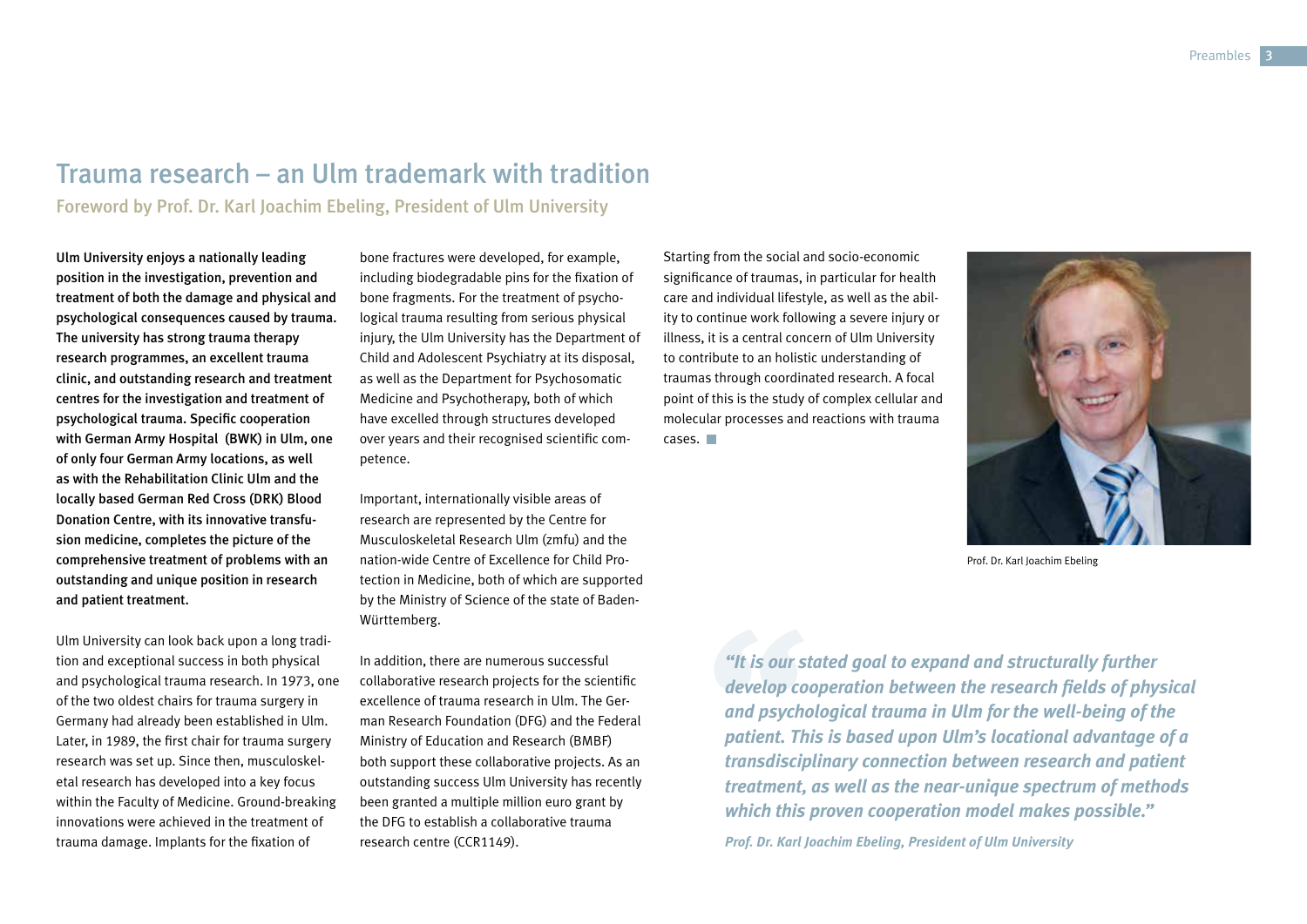### Trauma treatment – Ulm's excellence in patient care

Prof. Dr. Hartmut Döhner, Vice President for Medicine, Gender and Diversity



About 8 million people in Germany suffer an injury each year. For people aged under 45, injury is the most frequent cause of death. Thus, the treatment of trauma damage and the consequences of

trauma is are of the greatest medical and socioeconomic importance.

Ulm can look back on a very long tradition of trauma research and treatment. The Department of Trauma Surgery was founded in 1973 and is thus one of the two oldest in this subject. This was followed in 1989 by the first Department for Research in Trauma Surgery. The Hospital now has one of the most famous departments of trauma surgery. Moreover, when the Department of Surgery moved from Safranberg to Oberer Eselsberg, this gave rise to one of the best equipped clinics in Europe. Thus, the Department has two highly modern shock rooms, in which patients with life-threatening injuries are given first aid. For diagnostic testing, there is a modern ultrasound instrument, a digital X-ray system for conventional X-rays—which allows direct data transmission in the PACS system into the operating theatre—, as well as an ultrafast

computed tomograph, which can be used to provide cross-sectional images of the whole body within a few minutes. In collaboration with the Emergency Medicine Section in the German Army Hospital Ulm, the Department coordinates the certificated national trauma centre (Ulm Trauma Network), which is one of the first such centres in the country. Prof. Dr. Florian Gebhard is the speaker of the Centre, that now integrates more than 20 clinics within a radius of 60-80 km. Ulm not only has an excellent reputation in the care of the results of physical trauma. In addition, the Department of Child and Adolescent Psychiatry (Prof. Dr. Jörg M. Fegert) and the Department of Psychosomatic Medicine and Psychotherapy (Prof. Dr. Harald Gündel) ensure that it has an outstanding reputation in the care of patients with psychological damage from traumas. In the course of their lives, many people develop posttraumatic disorders. In children and juveniles, this may come from traumatic events such as sexual abuse, physical violence, the sudden death of significant others or severe accidents. Within an interdisciplinary network, the objective of trauma research in the University Hospital is to understand and improve the treatment of physical and psychological disorders. Because of this collective expertise in trauma medicine at a single site, Ulm is unique in university medicine in Germany.

## Transdisciplinary approach and outstanding training

Prof. Dr. Thomas Wirth, Dean of the Faculty of Medicine



The Greek philosopher Plato was the first to recognise it: "The most important error in the treatment of illnesses is that there are physicians for the body and physicians for the soul, even though it is quite

impossible to separate the two." This is how modern traumatology is seen in Ulm: research into the close interrelationships between physical and psychological trauma for the good of the patient.

The national and international reputation of Ulm trauma research is based on a long tradition and is documented by many research collaborations financed by external funds. These include DFG-supported research groups focussing on physical trauma and BMBF-supported collaborative projects concentrating on psychological trauma, as well as interactions between physical and psychological traumas. The objective is to carry out intensive research on their mutual dependencies, bearing in mind that psychological trauma in children may influence the chances of curing physical trauma in adults. This is a fascinating challenge that can only be successfully tackled with an interdisciplinary approach.

Excellent science is always founded on excellent training for young scientists. In order to achieve this objective in trauma research, innovative teaching concepts have been implemented at all levels of training. This includes the Trauma Track—trauma care and trauma research in the Ulm medicine curriculum MED@ULM—, a specific doctoral program for medical students, as well as rotating positions, that offer young physicians the chance to devote themselves to their own research projects, free from clinical duties. In addition, the International Graduate School in Molecular Medicine in Ulm, as supported by the Federal Centre of Excellence and the Federal States, incorporates trauma research in a special Research Training Group. And last but not least, tools have been created in the Ulm centre of excellence "e-Learning in Medicine Baden-Württemberg" to help physicians to continue with their training in trauma research and care. Thus, the Ulm site is exceptionally well equipped for trauma research and trauma care. The Faculty of Medicine is determined to push this successful model and to develop it into an international beacon.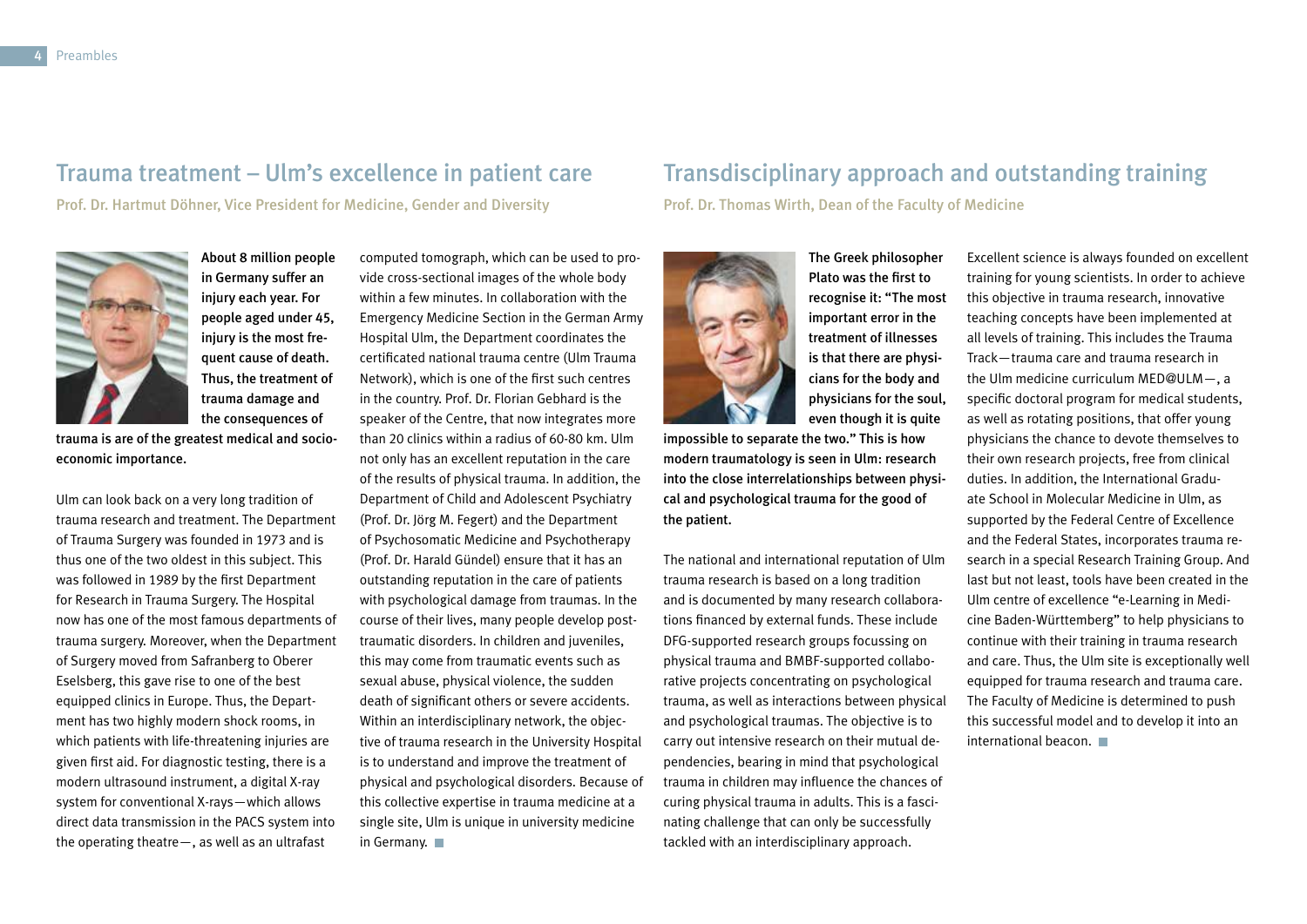# Torn from everyday life — but integrated again

Develop new therapies with an interdisciplinary approach: improve understanding of trauma damage and link translational and clinical practice for the good of the patient



A gravel lorry, an old ladies' bicycle and a children's bicycle. At the edge of district road 7384, two emergency physicians are looking after Lukas and his grandmother. The 5-year old is not moving. His stomach looks inflated. Broken pieces of glass have made deep cuts in his right leg. The emergency physician comments: "suspected severe internal bleeding". The grandmother is pushed into the ambulance with suspected fracture of the thigh and pelvis. The lorry driver is desperate and gives himself the blame: "I wanted to turn off and overlooked the two of them in the blind spot in my mirror." One moment of inattention has torn two people abruptly out of their everyday lives. The day was planned as a pleasant outing to the Lautertal, but ended in the intensive care ward.

Lukas and his grandmother have suffered severe traumas. Even though the driver has no apparent injuries, he needs medical treatment too. Trauma includes both physical and psychological injuries. In 2010, more than 20,400 people in Germany died from the consequences of an accident. In the first half of life (up to age 45), trauma is the most common cause of death. About 8.7 million people—every tenth—suffered a trauma from an accident.

Psychological injuries may also be caused by accidents or catastrophes. Frightful events, such as the train accidents in Eschede or the amok run in Winnenden, are rare and this is just why they are publicised in the media. However, a great deal remains hidden, due to the shame or fear of those affected. Particularly children and women are the victims of domestic violence. Humiliation, abuse and social isolation wound the soul. More than a fifth of the population suffer from traumatic stress in childhood. The expenditure for psychological and physical traumas is correspondingly high. The direct and indirect health costs are probably much greater than those for the major widespread diseases, such as cardiovascular diseases.

#### **No progress without research**

Health disorders from physical and mental traumas often lead to considerable long-term stress for the patient. It is therefore important to continue to develop therapies and to establish new approaches. This is only possible with comprehensive interdisciplinary research work at all levels. The principle objective of basic research is to understand the complex mechanisms of damage from a trauma. It is then necessary to learn more by moving from pure academic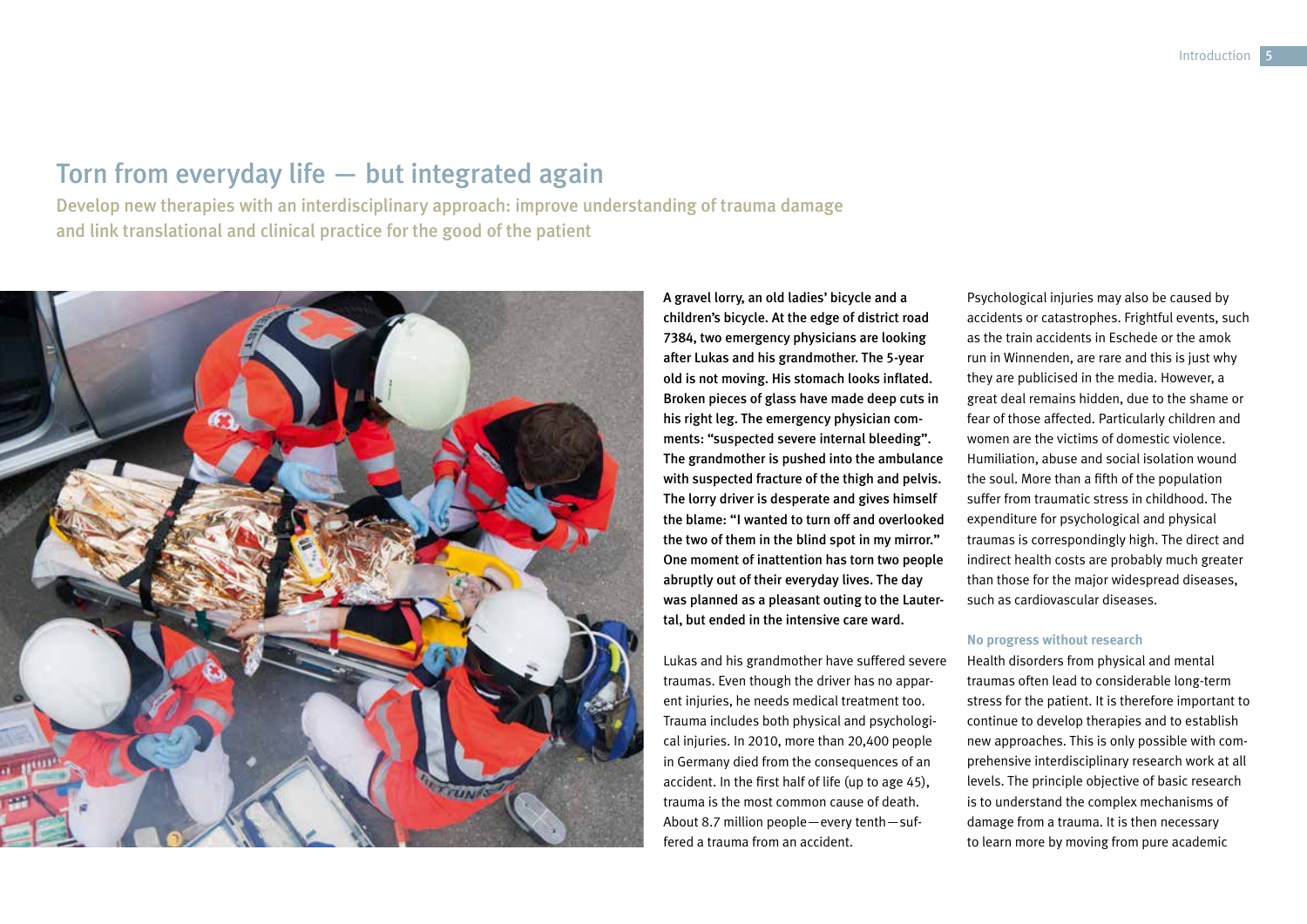research, to translating the results of laboratory insights, to the actual treatment of a patient.

#### **The network is the basis of success**

Ulm trauma research is superbly equipped in all areas. It has excellent local, national and international contacts. In Ulm itself, the research rests on four pillars: the University Faculty of Medicine, the University Hospital, the Ulm Rehabilitation Hospital (RKU) and the German Army Hospital Ulm. In collaboration with other partners in the region (see Figure), staff members work hard to improve the understanding of traumas, to treat them and to minimise the long-term consequences. Moreover, they attempt to avoid traumas (so-called "trauma prophylaxis") and to prevent mistreatment, sexual abuse and neglect.

#### **The research structure: started first and has grown continuously**

The Clinical Department of Trauma Surgery in Ulm was founded in 1973, when it was one of the first two of its type. In 1989, this was followed by the first Department of Orthopaedic Research

and Biomechanics. In 1998, the institute of the same name was founded. A research team has developed in Ulm, based on a concept that is outstanding—not only in research on trauma surgery in Germany. Physicists, IT experts, physicians, veterinarians, biologists, molecular biologists and engineers devote themselves to the complex issues of musculoskeletal research. This interdisciplinary approach has been clearly successful. In 2007, under the direction of Prof. Dr. Anita Ignatius, the Centre for Musculoskeletal Research Ulm (zmfu) was founded as a centre of excellence supported by the Federal State of Baden-Württemberg.

#### **Interdisciplinary and cooperative**

This led to a centre of excellence network within the University, currently consisting of twelve departments. The method platform ranges from cell and molecular biology to clinical research. The modern laboratories in the Centre for Biomedical Research (ZFB) can be used by all departments and are the symbol for this cooperative approach. Numerous research projects

#### **COLLABORATIVE RESEARCH CENTER FOCUSES ON TRAUMA**

Strictly pursuing trauma research in a collaborative effort, the University of Ulm has recently been granted a multiple million euro grant by the German Research Foundation to establish a collaborative trauma research center (CRC1149). The close interaction of basic and clinical researchers within this nationwide unique center will substantially contribute to a better understanding of the body's response after acute trauma on a molecular, cellular and organ level. This shall result in an improved clinical management for trauma patients.

*"By combining cell biological knowledge with histological and biomechanical results and clinical data, as well as computer simulation models, we can analyse the factors that influence the healing of bone fractures."* 

*Prof. Dr. Anita Ignatius, Director of the Institute of Orthopaedic Research and Biomechanics* 

are included within the zmfu. These concentrate on immunological trauma research, regenerative medicine, biomaterial and implant research, biomechanics and rehabilitation research.

#### **Ulm Trauma Centre**

Lukas and his grandmother are on the way to Ulm Trauma Surgery. During the journey, Lukas is given a crystalline solution as volume substitute to replace his substantial blood loss. The physicians want to prevent the young patient from suffering shock from blood loss. For a patient with multiple trauma, it is important to ensure ventilation and circulation. The lungs are normally responsible with supplying the organs with enough oxygen. Lung function can be restricted by blood loss and also by blunt injury to the chest, which is easy to overlook with all the other obvious injuries. Then the lung too does not receive enough oxygen. Inflammation is even possible if no pathogen enters the body, as the immune system recognises destroyed tissue as "foreign". The scientific expression for this is "post-traumatic inflammatory response". The interaction between the lungs and the other internal organs after a trauma is one of

the important foci of Ulm trauma research. New treatment methods are being developed from these insights and these are being incorporated into precisely defined treatment guidelines in the shock room and operating theatre, so-called algorithms.

Positive pressure developed in Lukas's lung, which threatened to make his breathing more difficult. The physicians reduced this pressure by drainage. As luck would have it, the Ulm Trauma Network with all its possible treatments was only 15 minutes away from Lautertal. Otherwise, the ambulance would first have taken the patient to a regional trauma centre. If computed tomography (CT) had shown that the injuries could not be treated there, they would have telephoned the national centre. For example, the patient would then have been transferred to Ulm University Hospital. In the Trauma Network DGU® (German Association for Trauma Surgery), it is clearly regulated which clinic is responsible for which case, depending on the quality of the care provided by the individual clinics. This saves time—which a patient like Lukas with his internal injuries does not have.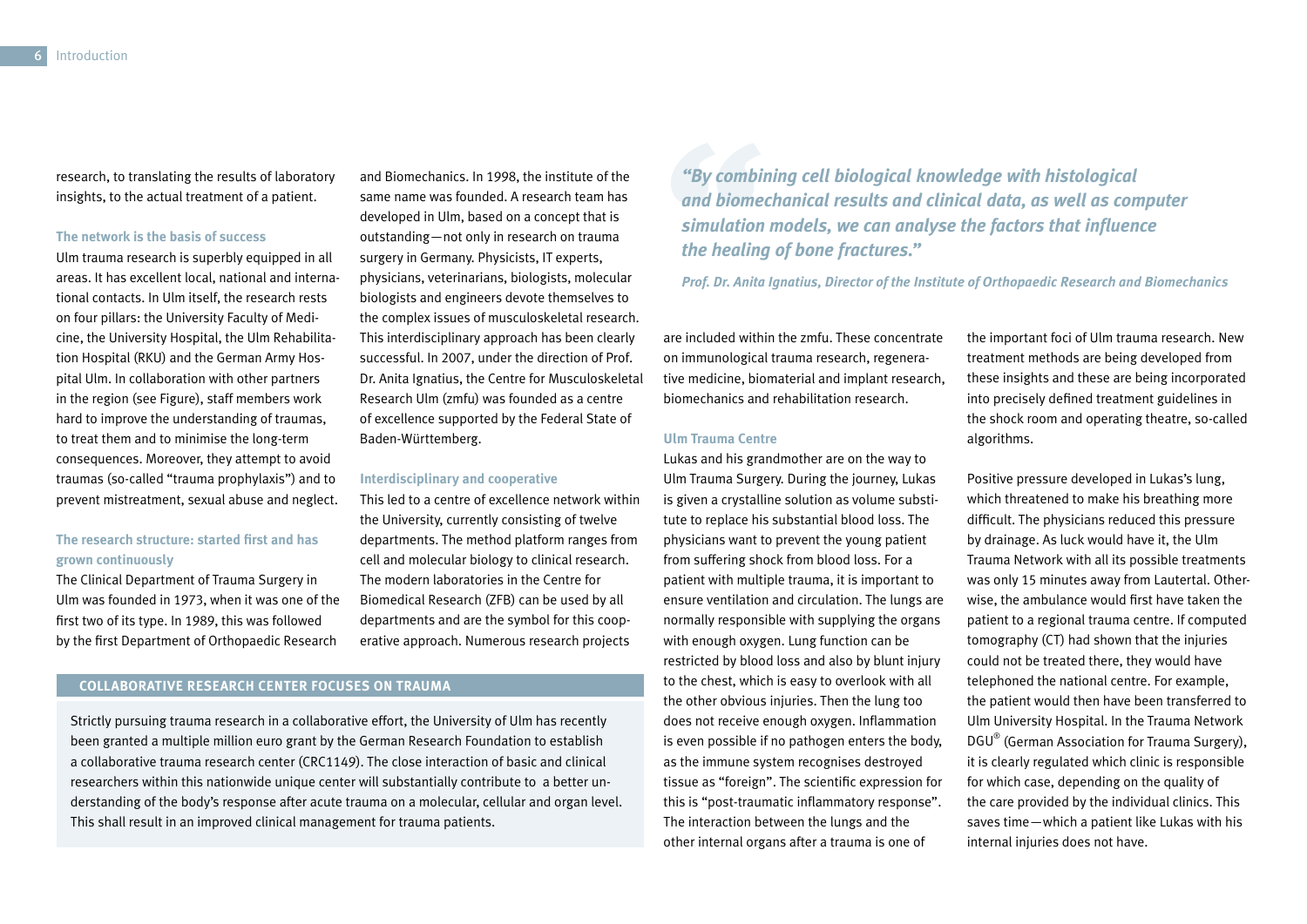#### Optimal care of mentally traumatised children and juveniles

The Department of Child and Adolescent Psychiatry was founded in 2001. Several nationally supported projects on child protection and prevention of sexual abuse were then transferred to Ulm. The Department made an essential contribution to the national campaign entitled "Early support to prevent child neglect" and carried out the first model project in collaboration with several federal states and the Federation. The "National Centre for Early Support" and essential elements of the Federal Law on Child Protection are based on this experience. The main emphasis is on the optimal therapeutic care of traumatised children and juveniles. For this purpose, a special section was set up for psychotherapy research and behavioural medicine. This was associated with a centre for training in child and juvenile behaviour therapy. A psychotraumatological outpatient clinic and numerous projects are devoted to research into therapeutic methods for the consequences of psychological consequences of trauma in children.

The Centre of Excellence for "Child Protection in Medicine" in Baden-Württemberg concentrates Ulm research activities. The e-learning programmes developed there deal with neglect, early support and sexual abuse and are available to physicians throughout Germany for advanced training or study.



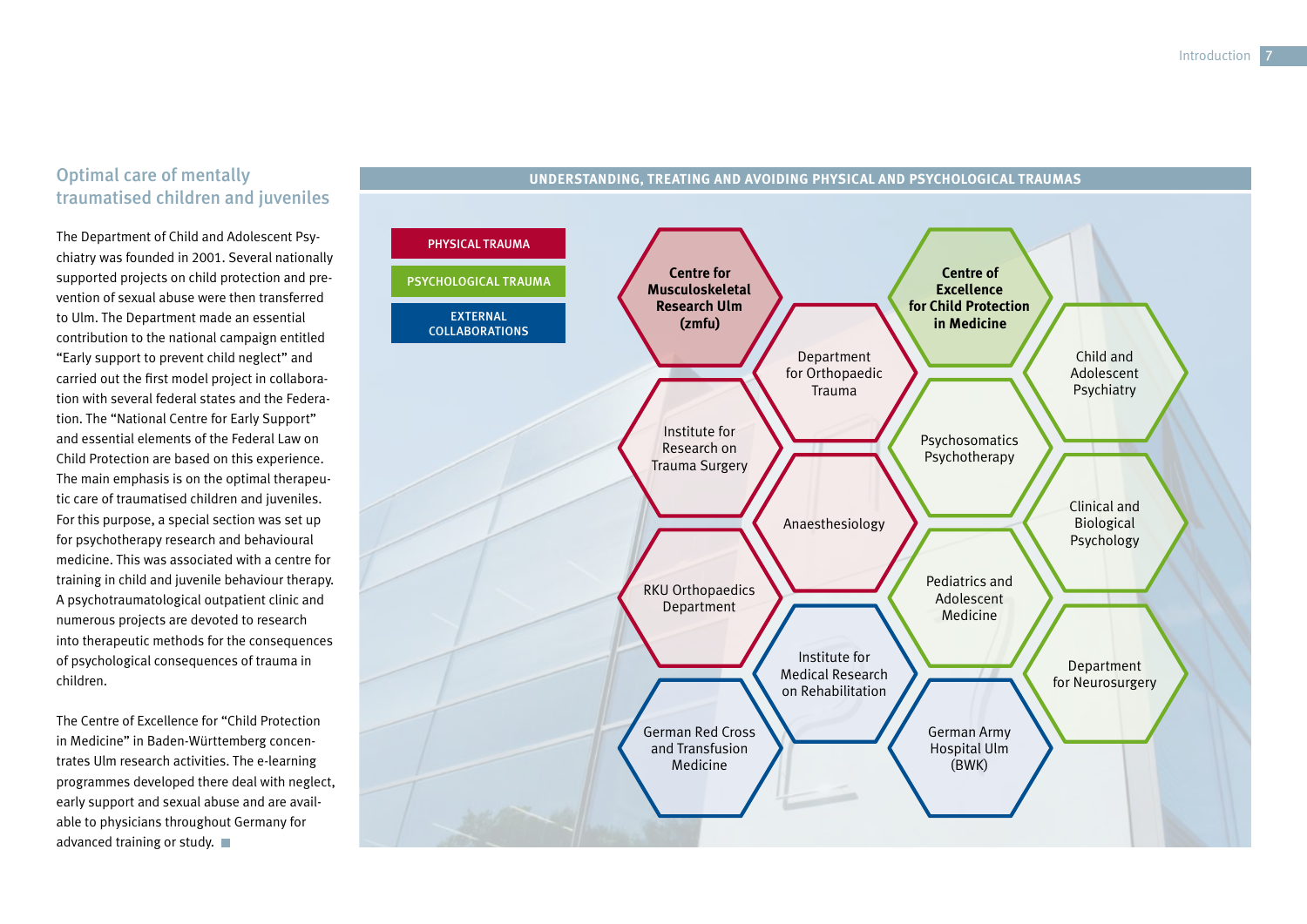

# Understanding trauma

A physical trauma causes local destruction of body tissue, which can lead to severe structural and functional defects. In addition, multiple injuries like those Lukas suffered trigger an acute whole body reaction. Depending on the severity of the injury, this may damage important organs and influence the patient's recovery.

It is therefore important to understand the extremely complex pathological processes triggered by a severe injury, even at the cellular and molecular levels. This may mean that different treatment methods may be applied to similar injuries in the young and old or in healthy and sick people.

Lukas is rolled into the shock room. The emergency physician informs the team of doctors briefly and precisely about the course of the accident, as well as the known and suspected injuries. The interdisciplinary shock room team consists of trauma surgeons, anaesthetists, radiologists and non-medical assistants; they will now examine Lukas with the help of the most modern imaging technology. Within 30 min, the team must perform all the necessary diagnostic testing and therapy and reach a decision—an immediate operation, primary or secondary operative care. Severe rupture of the liver is confirmed, which requires an operation. There is also minor bleeding of the lungs. This was

caused by the blunt trauma and is a typical concomitant injury. If the young patient cannot be moved to another bed due to his condition, the OP can also be performed in the shock room. A theatre in the operating centre is now prepared for the operation.

#### **The correct treatment is only possible with a profound knowledge of the body's response to the trauma**

Traumas with major tissue destruction are life-threatening. However, it is often not the injuries themselves that are fatal, but the body's response to the trauma. In almost 50% of cases, severe multiple injury triggers a whole body reaction. As Prof. Dr. Gebhard explains: "In spite of all the progress made in the surgical and anaesthesiological care of the injured, the physician is still scared of an excessive inflammatory response after a trauma. This is so complex and brings so many complications that it is a great challenge—for both the clinician and the research worker."

#### **KFO 200**

With the support of the DFG, Clinical Research Group KFO 200 is studying the inflammatory response to musculoskeletal trauma. The objective is to be able to predict—on the basis of blood and tissue measurements—how the body will react to specific injury patterns. The doctors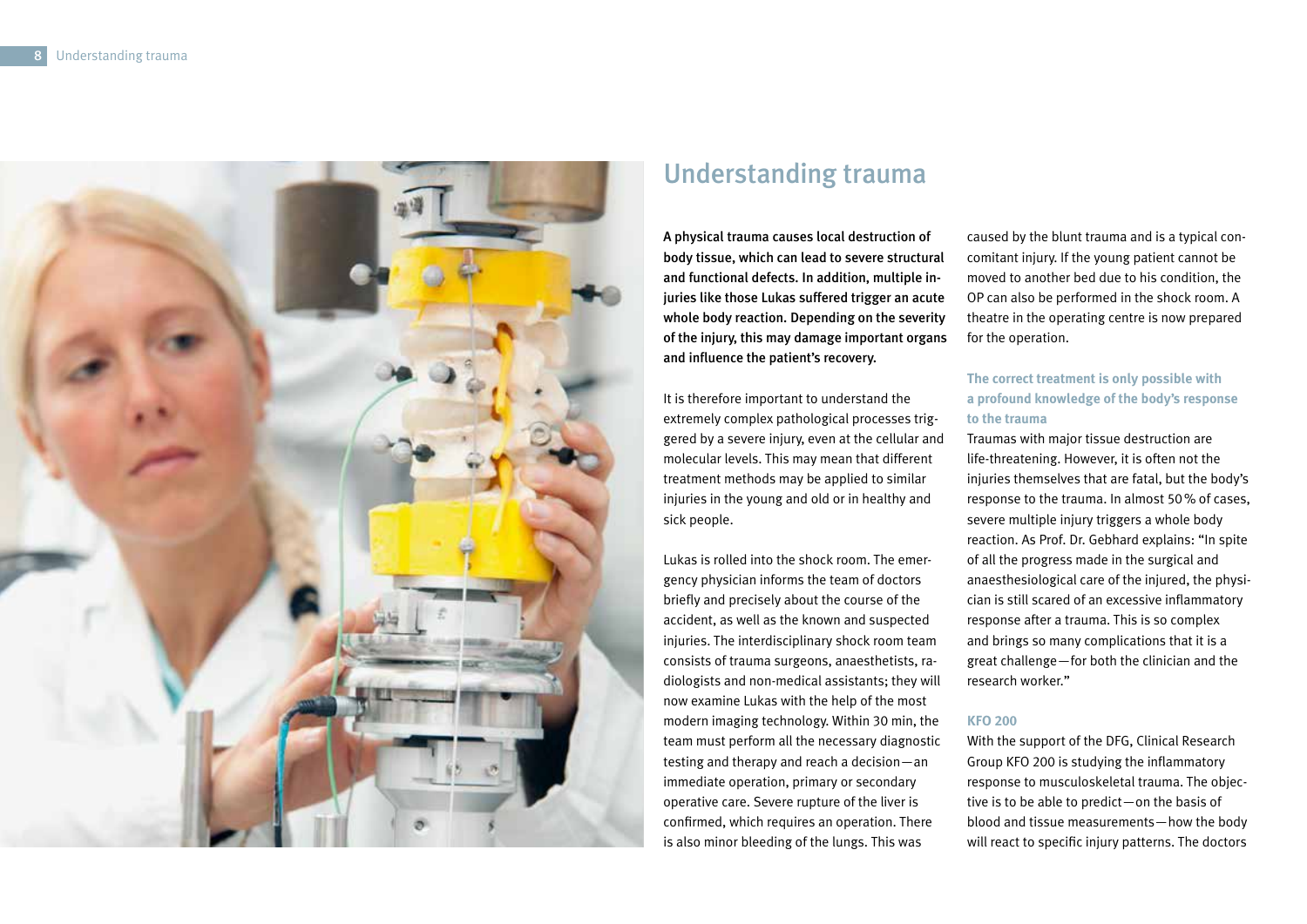will then be able to take specific therapeutic measures more rapidly. One danger is presented by the molecules that the immune system produces during its excessive response. Various protein cascades are then activated and cells of the immune system are stimulated that then release signal and messenger substances. If two of the following four parameters change, there is whole body inflammation: body temperature, respiratory rate, heart rate or the count of white blood cells. In 15% of cases, these leads to multiple organ failure and the patient dies.

#### **The focus is on the lungs**

This research group primarily concentrates on the lungs. Firstly, more than 50% of all traumas include a thorax injury. Secondly, the prognosis is worse if the injury pattern includes a thorax trauma.

The lung is particularly susceptible to the biochemical processes involved in an excessive immune response and is therefore sometimes described as the motor of multiple organ failure. Even a relatively minor injury is enough, without a broken rib. This could be bruising after being thrown against a steering wheel.

The lung is not only the culprit, but also the target organ. Interactions between the kidneys and lungs are also being studied. If the kidney does not receive enough blood due to a haemorrhagic shock, it develops an oxygen debt and its function is impaired. It eliminates less urine. Oedema may develop, as the body stores more fluid. Transfer of oxygen from the alveoli in the lungs into the vascular system is restricted. Major blood loss, as in Lukas's case, can trigger blood loss shock in the liver. Protein production

#### **PSYCHOLOGICAL TRAUMA: THE SOUL LIES IN THE BODY**

Sweating, going pale or blushing, the proverbial gooseflesh—these are all physical reactions which we can all link to a state of mind. With severe psychological stress, the physical reactions can become severe symptoms. The risks of infections, autoimmune diseases and high blood pressure increase. The Departments of Child and Adolescent Psychiatry and of Psychosomatic Medicine and Psychotherapy in Ulm University Hospital are carrying out research on the interactions between body and soul. As Prof. Dr. Fegert, Medical Director of the Department of Child and Adolescent Psychiatry explained: "Ulm is a Centre of Excellence for Child Protection in Medicine. Our objective is that the results of our research should be immediately translated into practice. To achieve this, we collaborate with teaching institutes, outpatient clinics and hospital departments."

is disturbed and this can impair blood coagulation. This can lead to tiny haemorrhages, even in the lungs.

The Ulm scientists have been concentrating for some years on the interactions between different systems. Their earlier studies have shown that the clotting and immune systems are crossreactive. The clotting system can have immunological effects and the immune system can act through clotting factors.

#### **Immune monitoring**

For patients with severe traumas, it is important to be informed of the function of the organs at all times. The heart, lungs and kidneys can be effectively monitored online, using vital data monitors for the ECG, blood gas analyses and the volume of eliminated urine.

However, there is not yet a comparable monitoring system for immune function. A disorder may be in two diametrically opposite directions. The immune system may be completely hyperactive and be active against its own organs. On the other hand, as in AIDS patients, it may collapse completely and be incapable of resisting microorganisms. Thus, in one case the immune response must be suppressed and in the other stimulated. The objective of the research is therefore to develop immune monitoring, to support rapid and specific interventions. For example, the Ulm scientists have developed a procedure in which blood from patients is exposed

to infections or destroyed tissue in the test tube. Rather than taking a snapshot, the reaction of the immune system can then be observed over many hours—whether it is excessive or absent.

#### **Significance of the complement system**

One example of how scientific research can rapidly become a part of patient care is the work on the complement system. The complement system is a component of the innate immune system. "We could show that bone fractures heal more slowly in severely injured patients and that the complement system plays an important role here. The complement system can be blocked by drug treatment and this completely eliminates impaired fracture healing after severe injury, according to Prof. Dr. Huber-Lang, Research Professor and Project Manager of Clinical Research Group KFO 200 in the Department of Trauma Surgery. Thus, immune modulation at the level of the complement system could be a new therapeutic strategy to prevent disorders in healing fractures.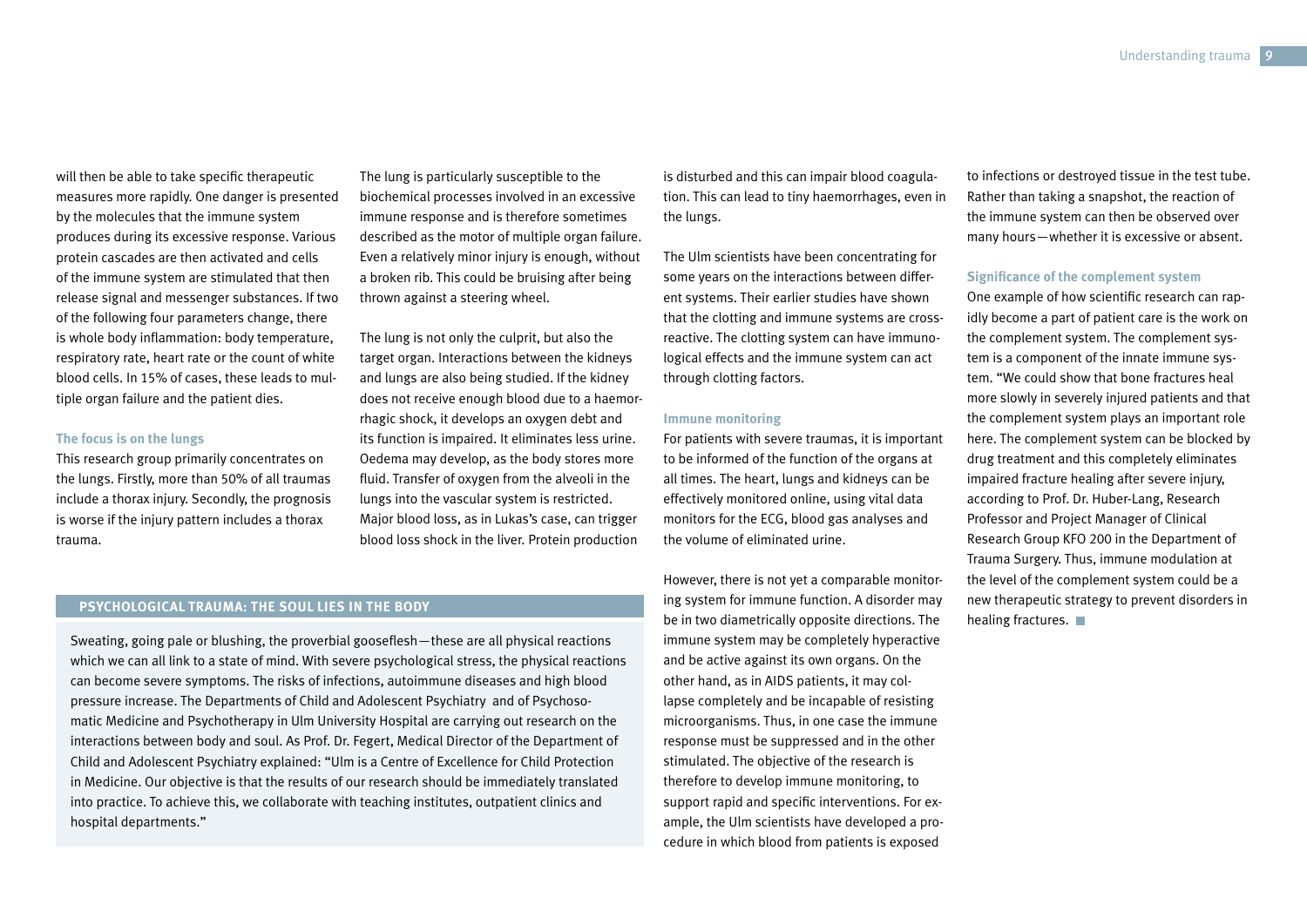

**Back into life aft** 

the stations o

**7. REHABILITATION**

# **1. TRAUMA**

#### **1. Trauma**

 $\ldots$ 

Every day in Germany, tens of thousands of people of all ages suffer a trauma—a physical or mental injury. If the victim is to survive and be secured, it is essential to have a professional ambulance service that can ensure that the victim is delivered to the hospital that can provide the best and most rapid care. The Ulm Trauma Network is a certified national trauma centre for severe injuries.

#### **2. Patient**

Injuries in traffic, work or other violent events are the principle cause of events in young people under 45. Within minutes of a severe injury, the human organism develops a very complex inflammatory reaction. The precise mechanisms are still poorly understood. The Ulm scientists are working intensively to clarify the risk response.

#### **3. Emergency Room (ER)**

Within the first hour after a trauma, modern imaging procedures are used to clarify injury patterns and life-saving measures are performed. The functions of the organs and of the immune system are then monitored; this is another focus of the research in Ulm.

#### **4. OP (Operating Theatre)**

In the operating theatre, the injuries are treated with the most modern techniques and surgery, using biocompatible materials. Ulm has one of the most modern operating theatres for this purpose. Clinicians and research workers in Ulm are always trying to improve the operative techniques and materials.

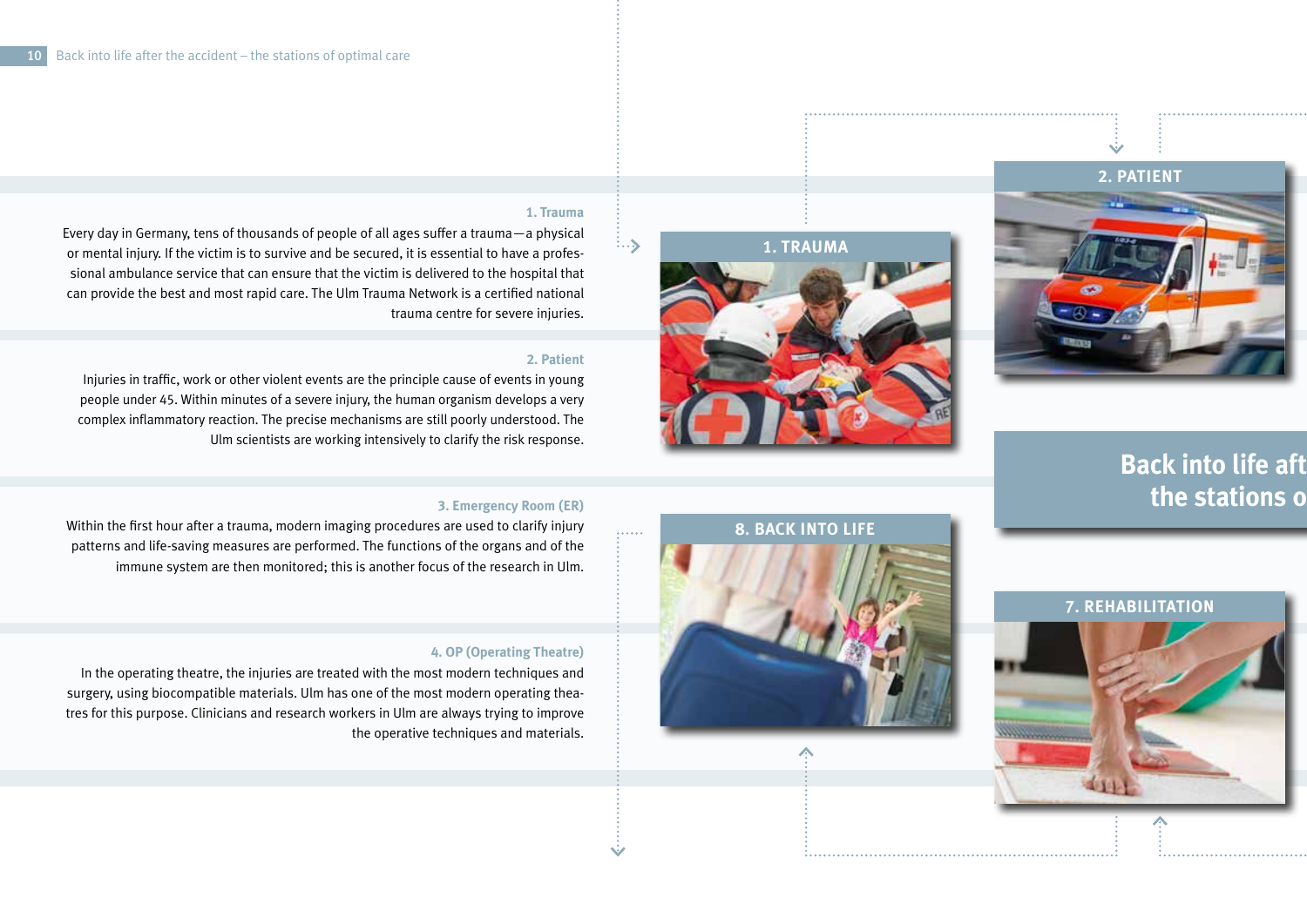





# **4. OP (OPERATING THEATRE)**

#### **5. INTENSIVE CARE WARD (ICU)**



# ulm university universität

#### **5. Intensive care ward (ICU)**

On the intensive care ward, the patient is cared for 24h a day by the team of doctors and nurses. The aim is sustained stabilisation and improved organ function, as well as providing the patient with psychological support. Ulm scientists are concentrating on the early detection and avoidance of severe complications.

#### **6. Surgical Ward**

Once the patient is out of acute danger, the focus is on his physical and mental regeneration in the hospital ward. Cure and regeneration are strongly influenced by the patient's state of health and his age. These are aspects that have hardly been considered in previous research. Ulm scientists are tackling these issues with an innovative research concept.

#### **7. Rehabilitation**

In order to avoid or alleviate the long-term physical and mental consequences of a trauma, the patient is given scientifically based rehabilitation treatment. In cooperation with the surrounding rehabilitation clinics, Ulm scientists are studying Individual rehabilitation needs and how to optimise the sustainability of the rehabilitation measures.

#### **8. Back into life**

The Ulm doctors and scientists accompany the traumatised patients in all phases of treatment. The objective is to achieve sustained results, which pass from the laboratory to the hospital bed and then work their way all through society.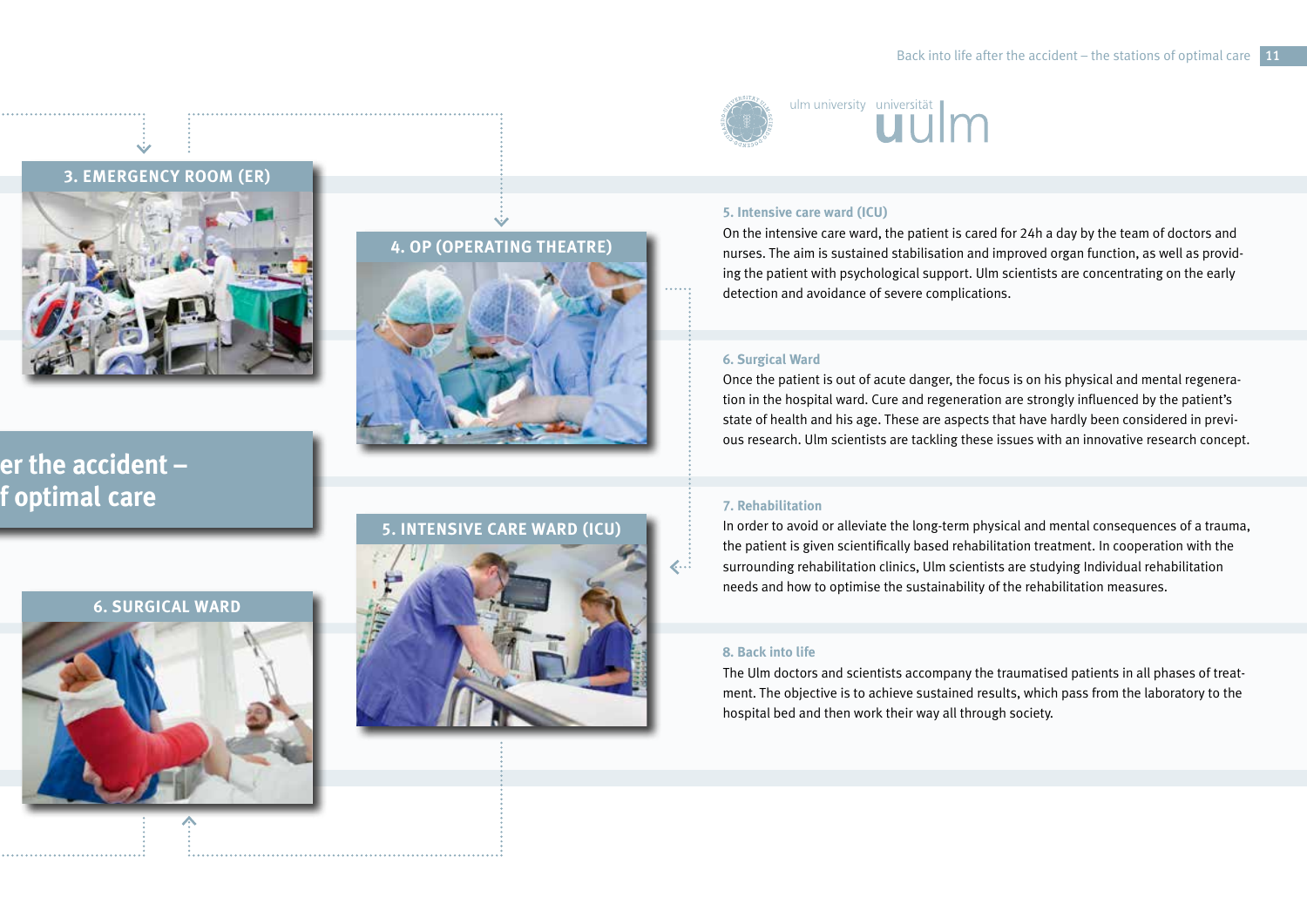# Treating trauma



Accidents can happen any time during sport or domestic work, at the workplace and in traffic. Luckily these are mostly only minor injuries that heal rapidly. However, it is much too often the case that injuries cause severe damage, that is life threatening, no longer heals properly and has permanent effects. Research workers in Ulm are working continuously on new methods to provide optimal care throughout the course of treatment—from first aid to rehabilitation.

The old lady is prepared for surgery by Prof. Dr. Dr. Georgieff's team of anaesthetists. The trauma surgeon fixes Lukas's grandmother's bilateral pelvic fracture with screws. This requires extremely high precision. The hybrid OP has already been prepared and the operating theatre has the modern navigation systems. With CT images and X-rays, the doctors plan the path of the instruments to the site in the body where the screws are to be positioned. Using three dimensional intra-operative images, the surgeon directs his instrument along the planned route to the target site. Then he can attach the screws at the planned angle and to the nearest millimetre. According to Prof. Dr. Gebhard: "We used only to have a two dimensional image, directly in front of the OP instrument and taken by its

camera. But now the navigation instruments show us the whole landscape. I can use my instruments more precisely. As a result, the scars are smaller and there is less additional stress during the OP." Prof. Dr. Gebhard has developed the hybrid OP in such a way that the surgeon himself can steer the instruments, without having to give instructions to the staff outside the sterile area. The hybrid OP can also be used as a normal OP with an intra-operative radiographic system. In this way, the team can also stabilise the end of the thigh properly. After two hours, the old lady's trauma surgery is complete. The team finally controls the position of the screws,

using the swivelling X-ray machine again. This passes round the patient and provides three dimensional images of the operated pelvis. In close cooperation with the instrument manufacturers, Gebhard has developed a unique symbiosis between the systems for the hybrid OP. Operating these systems is demanding. For a perfect result, the whole team have to undergo several months of training before they start.

#### **Fit for everyday life as soon as possible**

With the help of a supporting trolley and optimal analgesic dosage, the patient can make her first attempts to walk on the day after the operation. After a joint visit, Prof. Dr. Gebhard and Prof. Dr. Gert Krischak from the Bad Buchau Rehabilitation Clinic decided on the plan for rehabilitation. Krischak is the Director of both the Ulm University Institute for Research in Rehabilitation Medicine and the Federsee Clinic in Bad Buchau. Six days later, Lukas's grandmother is transferred.

The rehabilitation concept for the patient is based on the most modern scientific knowledge. The objective is not only that the patient should be able to walk, but that she should recover abilities that are important for everyday activities. This is why she is cared for by an interdisciplinary team of doctors, psychologists, social workers, occupational therapists, sports therapists and physiotherapists. Her initial progress is very good. After only a week, she is fully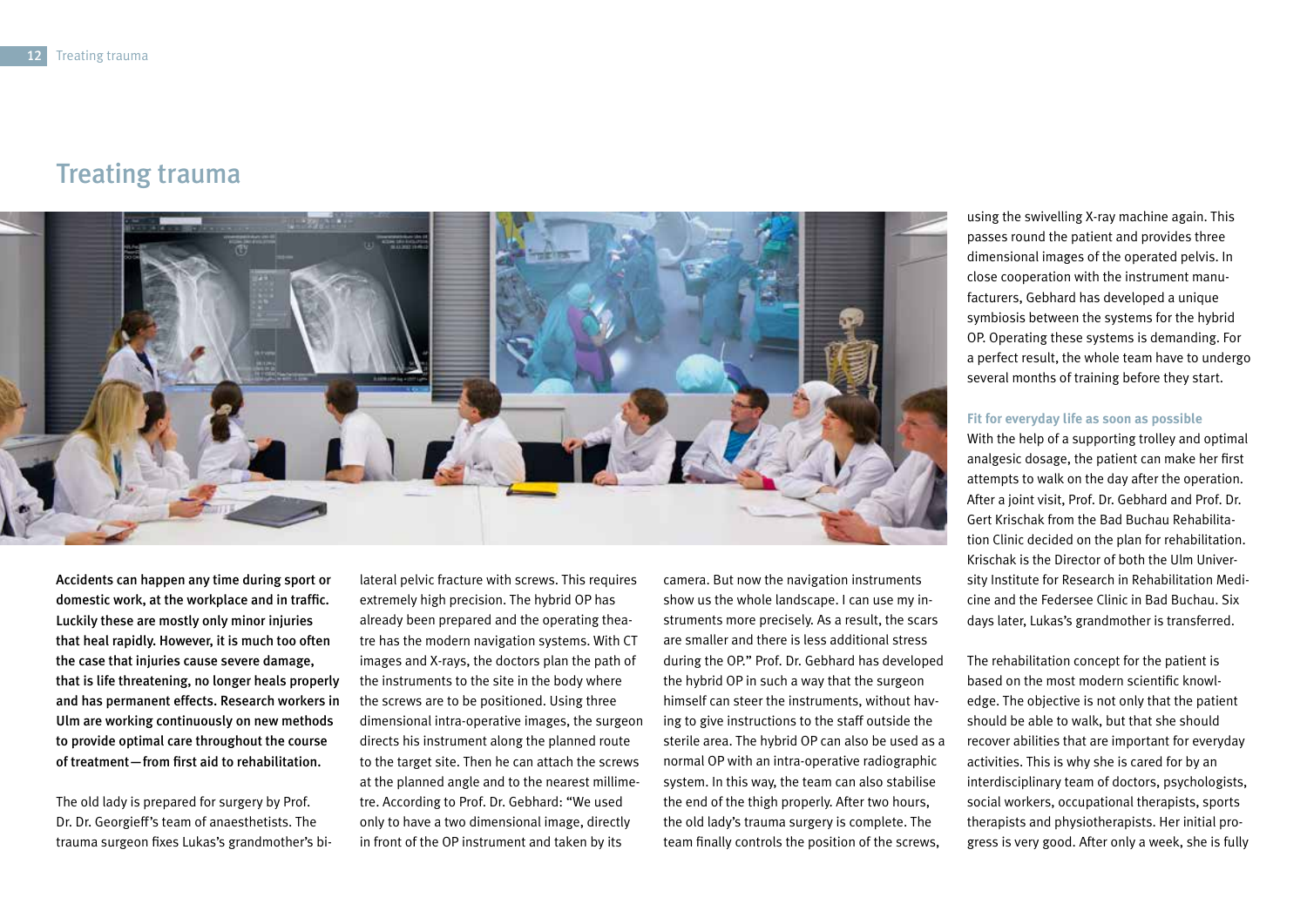mobile and can stand and look after herself very well. It is important to train the weak musculature in the trunk, the pelvis and the legs.

#### **Stem cells support bone healing**

The routine X-ray follow-up was performed in Trauma Surgery eight weeks after the accident. The doctors found that the bone fracture was healing very slowly. The next follow-up, after three months, found that the healing process had totally stopped. Prof. Dr. Gebhard from Trauma Surgery and Prof. Dr. Hubert Schrezenmeier of the Institute for Transfusion Medicine offer the old lady the opportunity of taking part in a European study. Stem cells are isolated from the patient's bone marrow. In the course of several weeks, these give rise to about 100 million cells. Lukas's grandmother agrees to this. Six weeks later, cells were inserted into the fracture space, with the help of a carrier material tested

in Ulm. The healing process got going again. The patient's age was certainly one reason that the healing was poor. The Ulm scientists have long since recognised the need to concentrate on agespecific features of trauma treatment.

As Lukas is young, the doctors gave him a good prognosis. As his liver rupture had led to severe bleeding, he suffered general blood loss shock. The intensity of the inflammatory reaction was tested with blood parameters that have been validated in many studies in Ulm. After eight days, his immune system had stabilised to such an extent that the inflammatory response became weaker and the boy recovered.

Lukas will stay in the intensive care ward for only a few days and then probably another ten days in the hospital ward. Two weeks after the accident, he will try to go for a walk with his grandmother.

*"Our aim is to make the patient rapidly fit for everyday life once again. This is only possible with an optimal chain of care, extending from first aid to rehabilitation. In Ulm, we have a variety of interlocking measures carried out by enthusiastic staff. These include the most modern operative and therapeutic techniques based on current scientific results."* 

*Prof. Dr. Florian Gebhard, Medical Director of the Department of Orthopaedic Trauma*

#### Treating psychological traumas

In Germany, there is not yet any psychotherapeutic adequate care for children and juveniles with post-traumatic stress disorder. According to Prof. Dr. Lutz Goldbeck, Director of the Section on Psychotherapy Research and Behavioural Medicine in the Department of Child and Adolescent Psychiatry: "Disorders from traumas are often overlooked or misdiagnosed. Scientifically tested therapies have been rarely used."

Psychological traumas in Ulm are treated in both the inpatient and outpatient settings, in the Department of Child and Adolescent Psychiatry, the Departments of Psychiatry and Psychotherapy and in the Department of Medicine and Psychotherapy. Research work is of central importance in all these departments.

One focus of the work is on traumatised children and juveniles. In Germany, there are no adequate data on how well therapies work. For this reason, the scientists offer children suffering from a trauma, as well as their parents, a trauma-focussed therapy; this therapy has been very successful in the United States. The efficacy of the therapy is examined in the context of the BMBF study "Treat Child Trauma". This is linked to a BMBF collaborative project on how to accelerate the initiation of treatment of traumatised children and juveniles. After abused children



have been taken from their families for their own protection, there have often been unacceptable delays in their treatment.

"Resilient" children are also an interesting object of research. In spite of their traumatic experiences, they exhibit no psychiatric symptoms. According to Prof. Dr. Fegert, Medical Director of the Department of Child and Adolescent Psychiatry: "We want to identify the protective factors and their duration of activity. Can we be certain that the affected children will not develop trauma damage later in life? Or perhaps the problems will develop during the next step in development, perhaps at puberty? These results are also important for youth welfare departments in planning their support activities."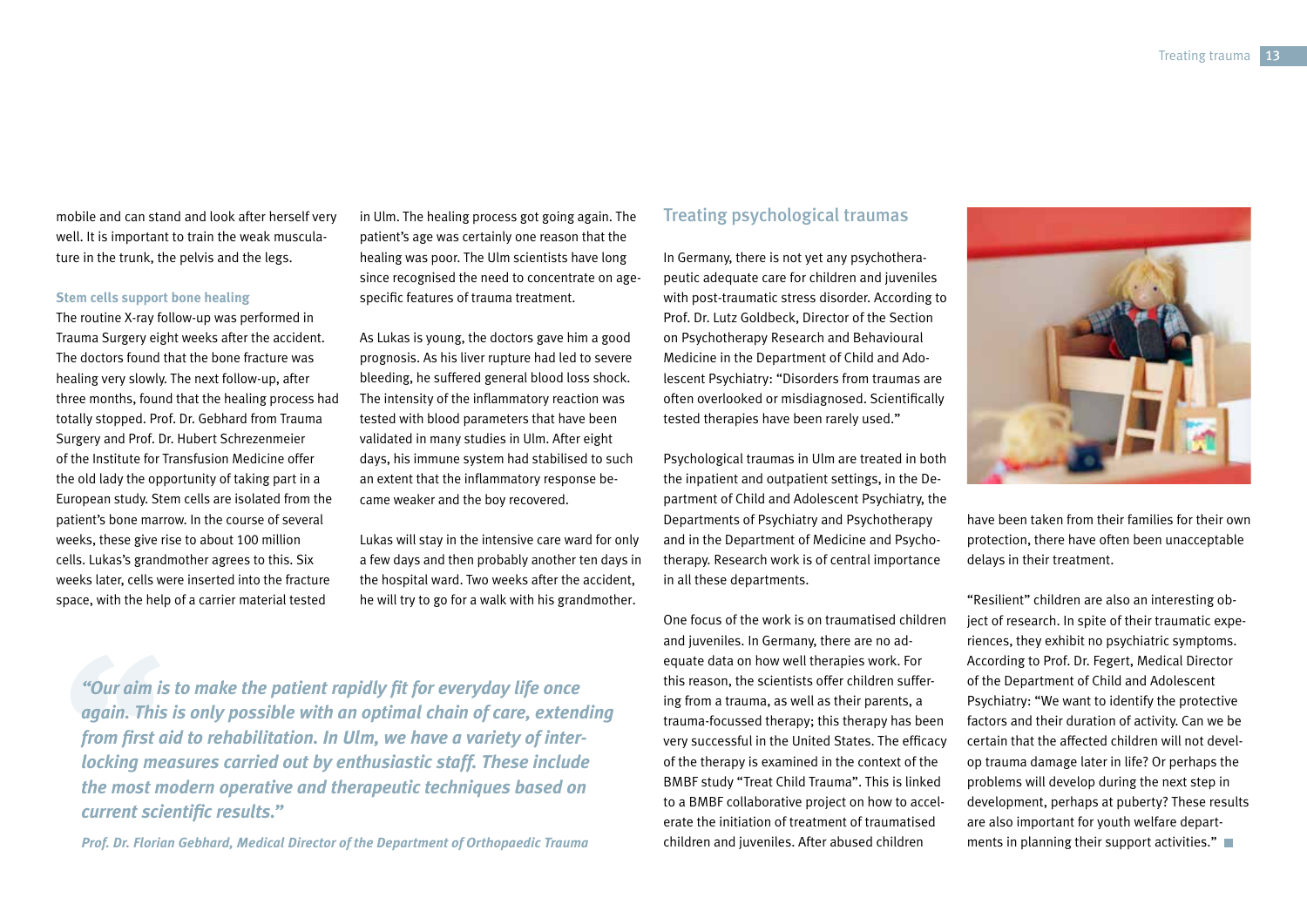# Avoiding trauma

Avoiding traumas is one important goal of research in Ulm. This aspect of the research covers a broad spectrum, ranging from avoiding physical injuries to preventing mental traumas. Road traffic can be made safer with the help of high technology. Trainings programmes enhance the expertise of specialists in paediatric psychology and the cognitive performance of older people.

Why did the lorry driver overlook Lukas and his grandmother? Was it the infamous blind spot in the outside mirror? Was he distracted by having to change gears? Or was he dazzled by the low sun? Almost all accidents are caused by people—their wrong decisions, loss of concentration or the excessive demands placed on them. Technical failures are not the cause. In 2012, under the direction of Prof. Dr.-Ing. Klaus Dietmayer and in collaboration with the Daimler Research Centre, Ulm University founded the



have developed a sensor system that is capable of recognising and assessing the accident risk and can react independently if the driver is inattentive. DriveU participates in the national research project UR:BAN (Urban Environment: User-Friendly Assistance Systems and Net Management). This also develops driver assistance and traffic management systems, intended to improve the protection of the weaker participants in traffic, such as cyclists and pedestrians.

The long-term objective is a highly mechanised vehicle that can find its goal reliably and independently, even in complex traffic situations.

#### **Capability in age**

Older people are often overtaxed by complex traffic situations. To help them to retain their autonomy and mobility to advanced age, special training programmes have been developed by the Department of Clinical and Biological

Psychology at the Institute of Psychology and Education, in collaboration with the group for Experimental Alzheimer Research. They are currently working on the visual abilities needed for driving a car. This programme is based on the ability of the brain to undergo physiological changes with the help of mental training.

However, the risks are not only in traffic. Most accidents happen at home. About 2.7 million people are injured each year, including many older people. Research at the Agaplesion Bethesda Clinic in Ulm is investigating the possibility of avoiding traumas in age. For example, measures are being developed to avoid falls. as these can lead to injuries in old people, may be difficult to heal and threaten the patient's ability to lead an independent life. The results from the research projects are being implemented in old people's homes, clinics and other facilities.

*"We study predictive systems that are reliable in even the most difficult traffic situations and can carry out comprehensive analyses. If there is a risk, the driver is warned in good time or the system intervenes."*

*Prof. Dr.-Ing. Klaus Dietmayer, Director of the Institute of Measurement, Control and Microtechnology*

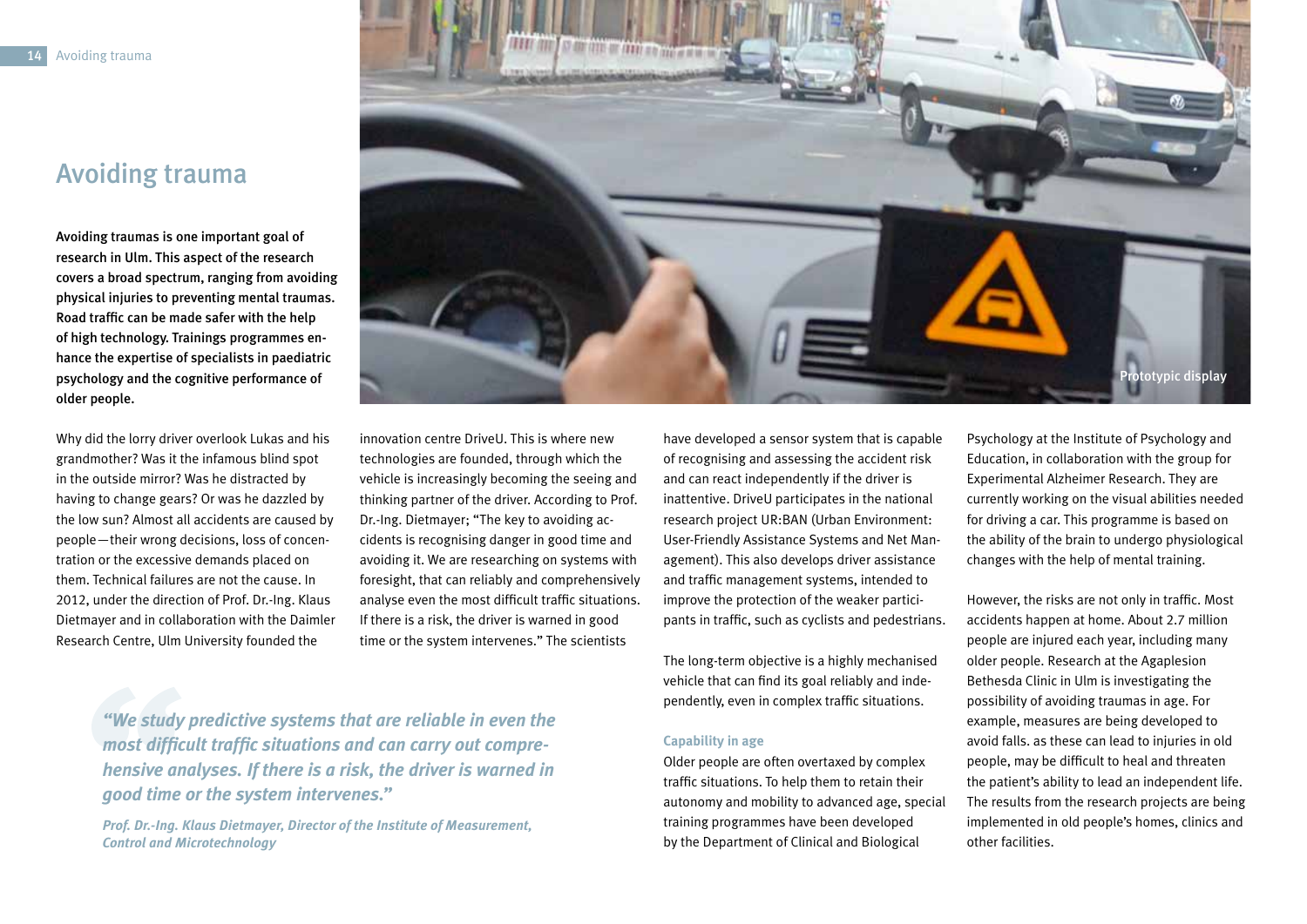#### The soul suffers too: prevention of sexual abuse

For a long time, there was hardly any research in Germany on the sexual abuse of children. The abuse scandals in recent years have changed opinions and national research programs have been announced. Scientists in the Ulm Department of Child and Adolescent Psychiatry, under Prof. Dr. Fegert, had already studied these issues on their own initiative. Together with the Department of Psychosomatic Medicine and Psychotherapy under Prof. Dr. Gündel, they are now closely involved in these research projects and are carrying out basic research to avoid psychological traumas.

When a culprit is in court for abusing his own children, we often hear: "He had an unpleasant childhood himself." In Paediatric and Juvenile Psychiatry, transgenerational transmission of abuse and maltreatment by traumatised mothers is being studied in a collaborative BMBF project, under the title: "My Childhood—Your Childhood". Mothers are accompanied for two years from the birth of their child. The Ulm scientists want to find out whether the stress felt by the mothers is greater if they are themselves at a disadvantage. Special programmes are intended to break the vicious circle when the victim becomes a mother herself and thus to make an important contribution to stopping the transmission of the effects of traumas. In this context, it is also being examined whether the effects of trauma are epigenetic and which genes are activated.

#### **Expertise from E-Learning**

The BMBF has commissioned the Department of Child and Adolescent Psychiatry, to develop an online course on health and teaching professions. The course provides basic knowledge for the specific professional group and provides trained personnel with fundamental knowledge on the theme of the sexual abuse of children. The first question is whether people from ancil-

*"We work in an interdisciplinary team with colleagues doing fundamental biological research, lawyers, teachers and other therapeutic professions. Part of our expertise is that our discussions can involve people who would normally not be able to talk to each other, as their areas of knowledge are so different."* 

*Prof. Dr. Jörg M. Fegert, Medical Director of the Department of Child and Adolescent Psychiatry*

lary professions learn material in the context of computer e-learning. The current situation is that more than 250 participants daily from medical, therapeutic or teaching professions are visiting material in the test phase of the online course, which shows that there is outstanding interest in this theme.

In the future, it will be important to develop more advanced modules for the different professions and activities. Thus, the Department of Child and Adolescent Psychiatry has prepared a similar project for the Centre for Child Protection, in cooperation with the Pontifical University Gregoriana and the Archdiocese of Munich-Freising. The international e-learning curriculum "Prevention of Sexual Abuse of Minors" is intended for members of pastoral professions and can be accessed in several languages throughout the world.

#### **Continued development of protection concepts**

In addition, the Department of Child and Adolescent Psychiatry, is also taking part in a collaborative BMBF project to record how children, juveniles and persons responsible for their care perceive sexual violence, as well as concepts for protection in resident facilities for helping young people, boarding schools, clinics and convalescence clinics. It is expected that the results will help in the discussion and development of specific concepts for protection in teaching organisations.



Since 2013, the Baden-Württemberg Ministry of Science, Research and the Arts, has been supporting the Centre of Excellence for Child Protection in Medicine. In the context of this multicentre project, the Department of Child and Adolescent Psychiatry, has been developing a postgraduate training module for medical students on the theme of child protection. This is intended to optimise the knowledge of the practical procedure in cases of child protection in medical practice. Moreover, a model is being developed for a child protection network and efforts are being made to improve the contacts between jurisprudence and medicine.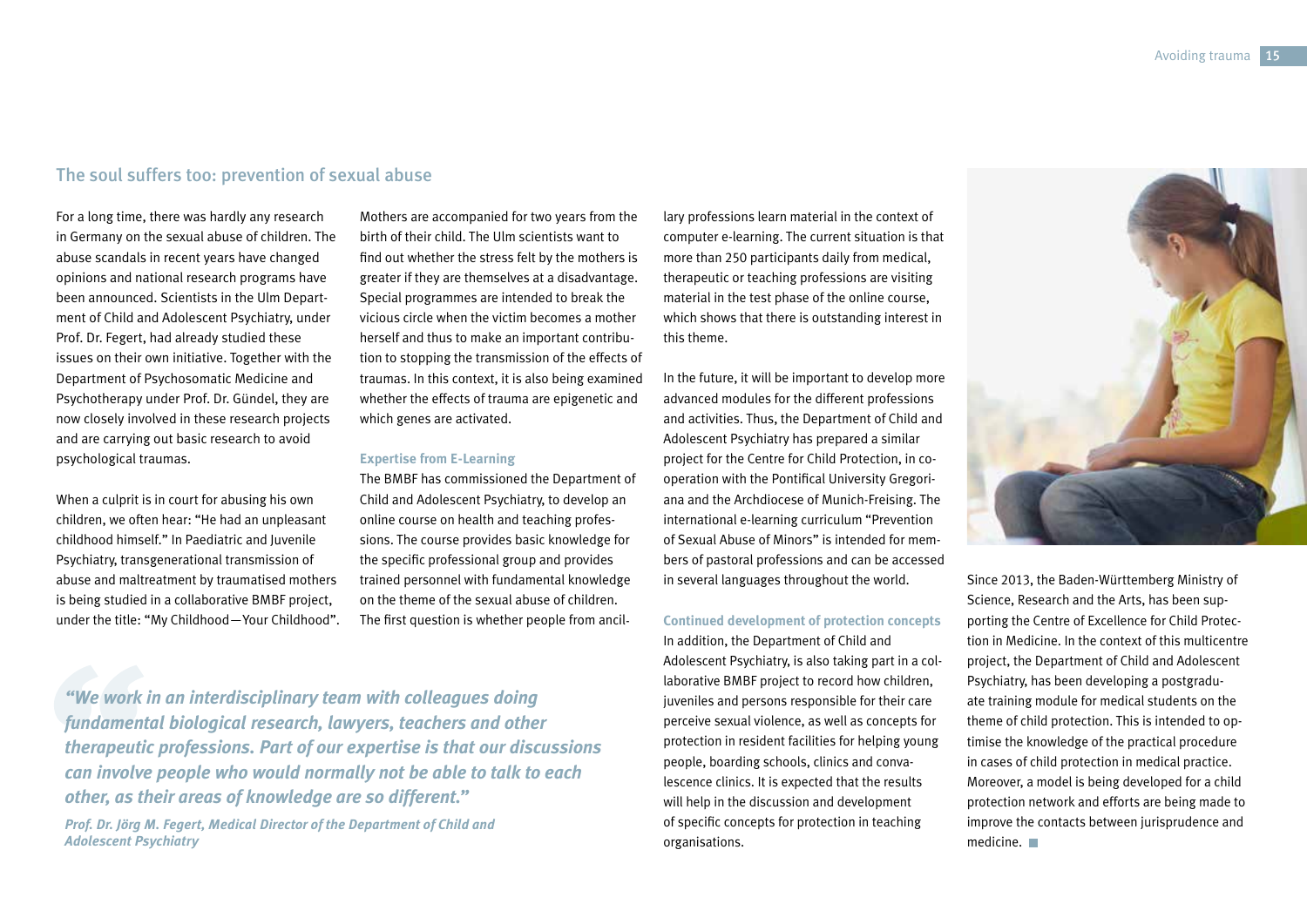# Ulm collaborates with leading international scientists

Prof. Dr. Michael De Bellis, Duke University School of Medicine, Durham, USA



**Prof. Dr. Michael De Bellis,** Duke University School of Medicine, Durham, USA

Abuse, violence and neglect also affect the structure of the human brain. Scientists in the Ulm Network are working on improving our understanding of psychiatric disorders. "Sometimes the changes are maintained over generations", comments Prof. Dr. Michael De Bellis, Director of the Research Program for Healthy Childhood Brain Development and Developmental Traumatology in Duke University, Durham in North Carolina, USA. Prof. De Bellis is a research worker in paediatric and juvenile psychiatry and collaborates closely with trauma research in Ulm.

#### Professor De Bellis: How does a psychological trauma modify brain structures?

De Bellis: A trauma triggered by violence and abuse causes intense stress. During the child's development, intense stress is thought to cause faulty regulation of the body's biological stress system and impairs the development of the brain. The effects of trauma on the child's brain are detectable years later. A brain that has been stressed by traumatic experiences releases more stress hormones (messengers), such as cortisol and noradrenaline. The increased levels of these substances can enhance the "fight or flight" reflex or lead to reactions such as the "freeze response"; these are behaviour patterns with which the individual attempts to master life-threatening dangers. However, the traumatised brain no longer deals with its experiences in an appropriate manner. In everyday situations, current experiences are adulterated with past experiences of traumas. A traumatised person may overreact to a frightening event, as the stress hormones are dysregulated and may be triggered even if there is really no immediate risk of a life-threatening trauma. This condition of faulty regulation can lead to psychiatric diseases (post-traumatic stress disorder, depression, aggressive disorder) or to health problems (immune disorders, cancer).

In such cases, what is the role played by people who are close to the child or juvenile? The trauma is particularly intense if the violence or abuse come from persons closest to the child or juvenile — those persons who are actually responsible for its care and good treatment.

#### What is the overall potential of Ulm neurobiological research?

Research in Germany as a whole and in Ulm in particular is concentrated firstly on the biological and psychological processes in the brain and body after violence. Secondly, the Ulm scientists are studying the biological and psychological changes that take place during trauma treatment. They wish to identify which consequences of childhood trauma can be successfully treated. In this respect, Germany is ahead of the USA.

#### Could you describe that in more detail?

In North America, the causes of traumas and the therapeutic options are not studied holistically. The Ulm holistic approach will lead to a better understanding of the neurological and hormonal mechanisms in acts of sexual violence—how they act and how they can modify brain structure. The Ulm scientists also want to know how evidence-based treatments can cure the victim's brain and body. For we know that the consequences can be really severe: impaired memory and sleep, difficulties in concentrating, depression and even suicide.

What are the opportunities provided by international collaboration in research? We need this international collaboration. We also need large scale and widely supported population studies, if we are to understand the effects of abuse on the brain and improve the treatment of the various consequences.

What do you think of the approach of combining basic research, clinical research and care research - as done in the Ulm Network? From an international point of view, you cannot praise this too highly. Ulm research is outstanding. It is particularly important to combine the results from research and treatment. This incorporates the patient's everyday life and makes it possible to develop therapeutic options that aim to improve the patient's overall or holistic function. The Ulm work is inspiring and influences research in the USA too.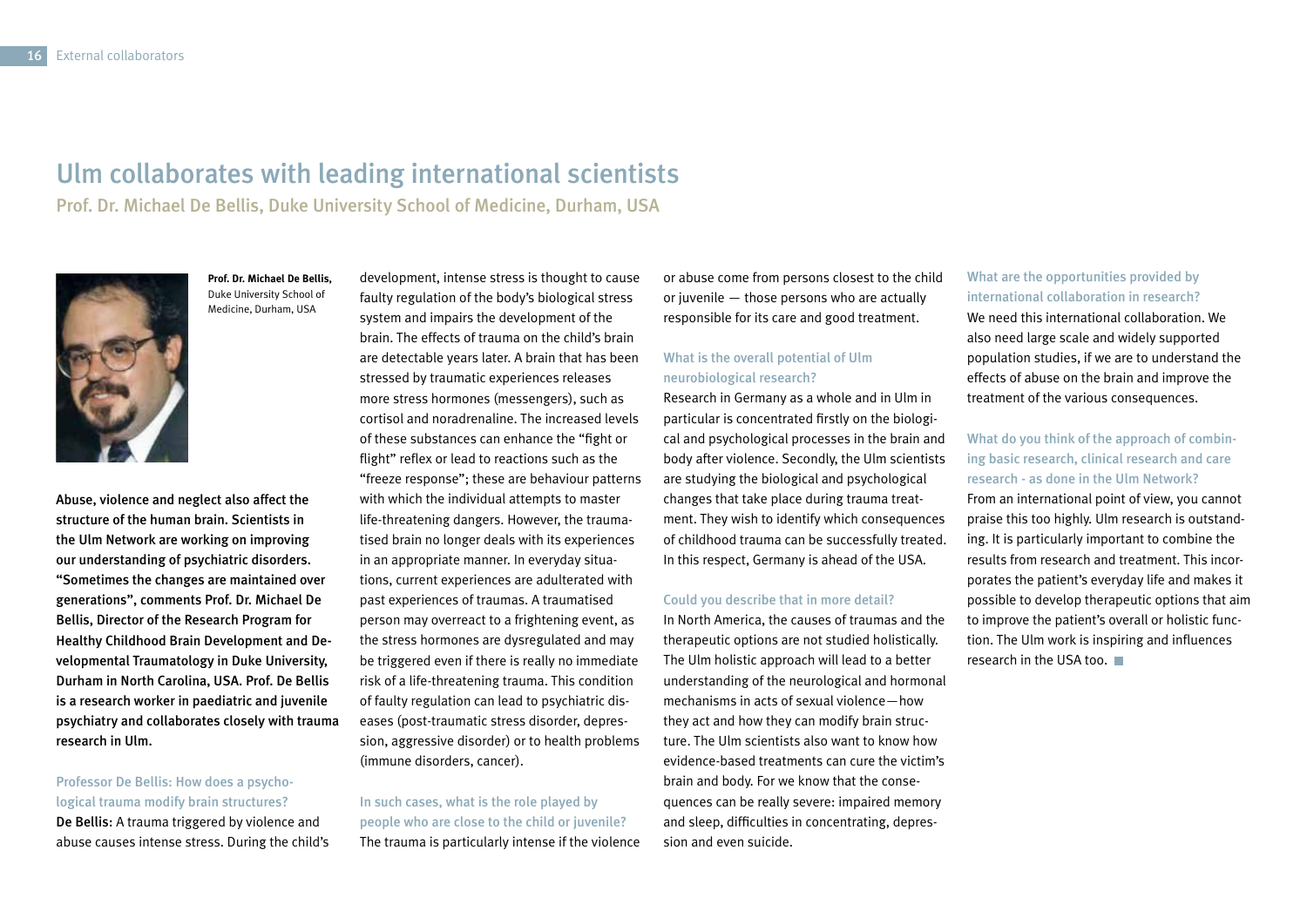#### Prof. Dr. John D. Lambris, University of Pennsylvania School of Medicine, Philadelphia, USA



**Prof. Dr. John D. Lambris,** University of Pennsylvania School of Medicine, Philadelphia, USA

For several years, Prof. Dr. John D. Lambris has repeatedly worked with the Ulm trauma scientists within Clinical Research Group KFO 200. He is particularly interested in the structure and function of the complement system—an important component of the innate immune response in inflammation and trauma. His work uses the methods of the natural sciences, engineering and information science. One of his outstanding discoveries was the discovery of compstatin, an inhibitor that regulates the complement system. Most recently, in 2013 he

was Hans Kupzyk Guest Professor at Ulm University, which gave him the opportunity to gain a deeper insight into trauma research at Ulm.

#### Professor Lambris: On which research projects are you working here in Ulm?

Lambris: For more than ten years, I have been collaborating intensively with the members of three different research groups in Ulm. Together we are studying the dangerous inflammatory response after different injuries. These activate the "complement" defence system in the body and disturb its function. Nature has developed incredibly effective mechanisms to exploit or to circumvent this system, which was developed at a very early period of evolution.

#### What was the specific contribution made by your laboratory in Philadelphia, USA?

My laboratory performs submolecular studies of complement factors for the Ulm scientists. We are developing highly active modulators of the complement system for application after tissue injury or inflammation. We think that these modulators will be able to improve the healing of damaged tissues and of bone fractures.

What impresses you most about trauma research in Ulm?

*"We scientists and clinicians have spent enough tax money in the laboratories of the world. Our scientific knowledge should now be used to benefit patients. In other words, we need to transfer effective experimental therapies to the bedside."* 

*Prof. Dr. John D. Lambris, University of Pennsylvania School of Medicine, Philadelphia, USA*

My compatriot Plato once said: "χαλεπὰ τὰ καλά." (translation: What is difficult is beautiful). Ulm scientists employ elegant methods to study very difficult and complex interrelationships, for example in the pathophysiology of multiple injury to patients who were previously either healthy or already ill. The research groups in trauma research on the campus are obviously effectively interlinked—which I consider to be of decisive importance for successful research into complex interrelationships.

#### If you had unlimited time, in which areas would you perform research?

Hmm. Life is short, but art is eternal! If I were 20, I would investigate the fascinating question of the complete regeneration of extremities after amputation in nature, for example in the axolotl, and exploit the findings for man. I might win a Nobel Prize! Till then, we are going to continue working on our own research topics.

#### What is your vision for Ulm University?

We scientists and clinicians have spent enough tax money in the laboratories of the world. Our scientific knowledge should now be used to benefit patients. In other words, we need to transfer effective experimental therapies to the patient's bedside. In my opinion, trauma research in Ulm is ideally prepared for these important steps and I am enthusiastically awaiting the first results.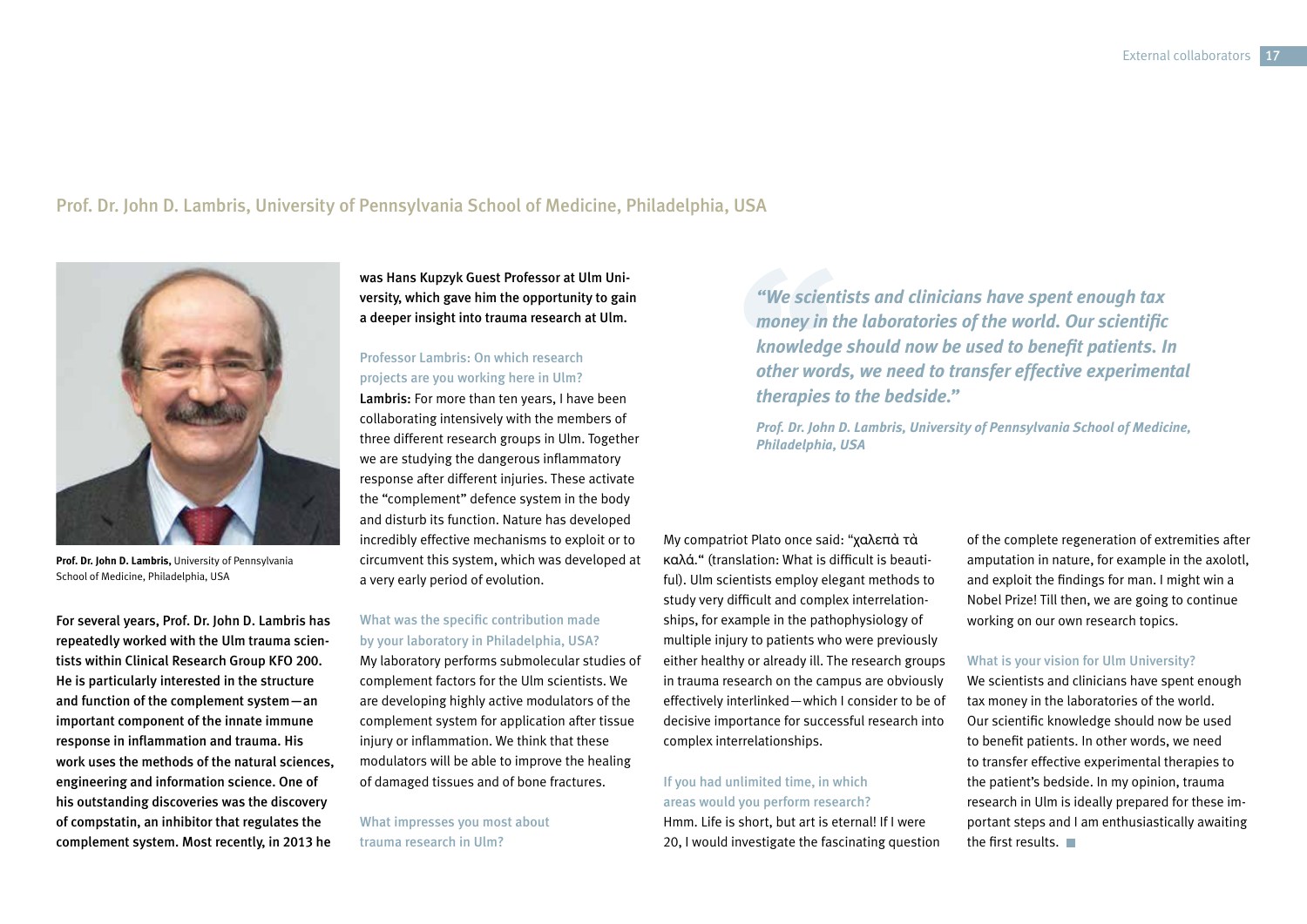# Trademark: networked medicine

Insurers value the structure in Ulm, in which all necessary disciplines are interlocked



**Prof. Dr. Volker Bühren,** Murnau Trade Association Accident Clinic

#### Professor Bühren: How do you see trauma surgery in Ulm?

Bühren: I have been observing the activities of the Ulm trauma surgeons for 30 years. The outstanding qualities of this work is certainly due to the individuals—at least in part. This started with Caius Burri and his pioneering work, with his laboratory for experimental traumatology and the newly developed treatment methods for bone replacement. It continued with Lothar Kinzl, who was an expert spinal column surgeon and who worked according to specific algorithms when a patient had multiple injuries.

Florian Gebhard and his team have won great respect for their work in multiple injuries and geriatric traumatology.

#### Is trauma surgery concentrating on the right areas?

The holistic approach has been used since the start of the millennium. The objectives are to restore function, reintegration of the patient and restoration of quality of life. This approach concentrates fully on the patient's future life and thus automatically complies with the interests of the statutory accident insurance (DGUV), as, in extreme cases, they may have to pay a pension.

#### Do the Ulm surgeons take this into account?

Ulm surgeons have always worked hard on reconstruction and have always emphasised subsequent reconstruction and anaplastic operations. After a perfect operation, the patient's quality of life should really have improved. This is supported by psychotraumatology, which has the aim of processing the direct psychological effects of an accident, so that the patient's confidence is enhanced and he can adjust his level of activity to the residual damage. In addition, there is functional therapy, that can activate the reserve functions that the body still has.

For the severely injured, time and the site of treatment are very important. This is why the Trauma Network, as established in Ulm, is so important. Expertise is classified and this helps the ambulance men to decide where to bring the patient. At the highest level are the facilities that can take the most difficult case at any time, as they possess enough expertise and enough staff. Ulm also knows how the most important people can be contacted directly and how they can help each other, as some facilities do not have all the necessary equipment

#### And who decides about the quality?

Volume VII of the Social Security Code lays down that the accident insurer has the right to direct the treatment. As the accident insurers can say where the patient is to be treated, they were the first to introduce hospital certification. For injured patients, there are two steps: clinics that treat minor injuries and clinics that treat major injuries. This was the origin of the Trauma Network of the German Association of Trauma Surgery. The DGUV is now working on the introduction of a three-step system, which is almost identical to the trauma network. It is quite clear from the Trauma Register that Ulm has every right to be designated as a national trauma centre, as the process quality is so high.  $\blacksquare$ 



**Hubert Seiter,** Director of German Pension Insurance (DRV) for Baden-Württemberg, Foundation Member of the Institute for Research on Medical Rehabilitation, Ulm University

#### From the point of view of the DRV, which issues should trauma research address?

Seiter: In medicine today there is the problem that isolated segments are handled at the highest possible level, but that interface management—the interaction with other institutes does not work terribly well. If I operate on a patient and then discharge him with a handicap, I must also think about how he can manage his daily and professional life again—without extra support, if at all possible. What forms of support or rehabilitation does he need? If a surgical de-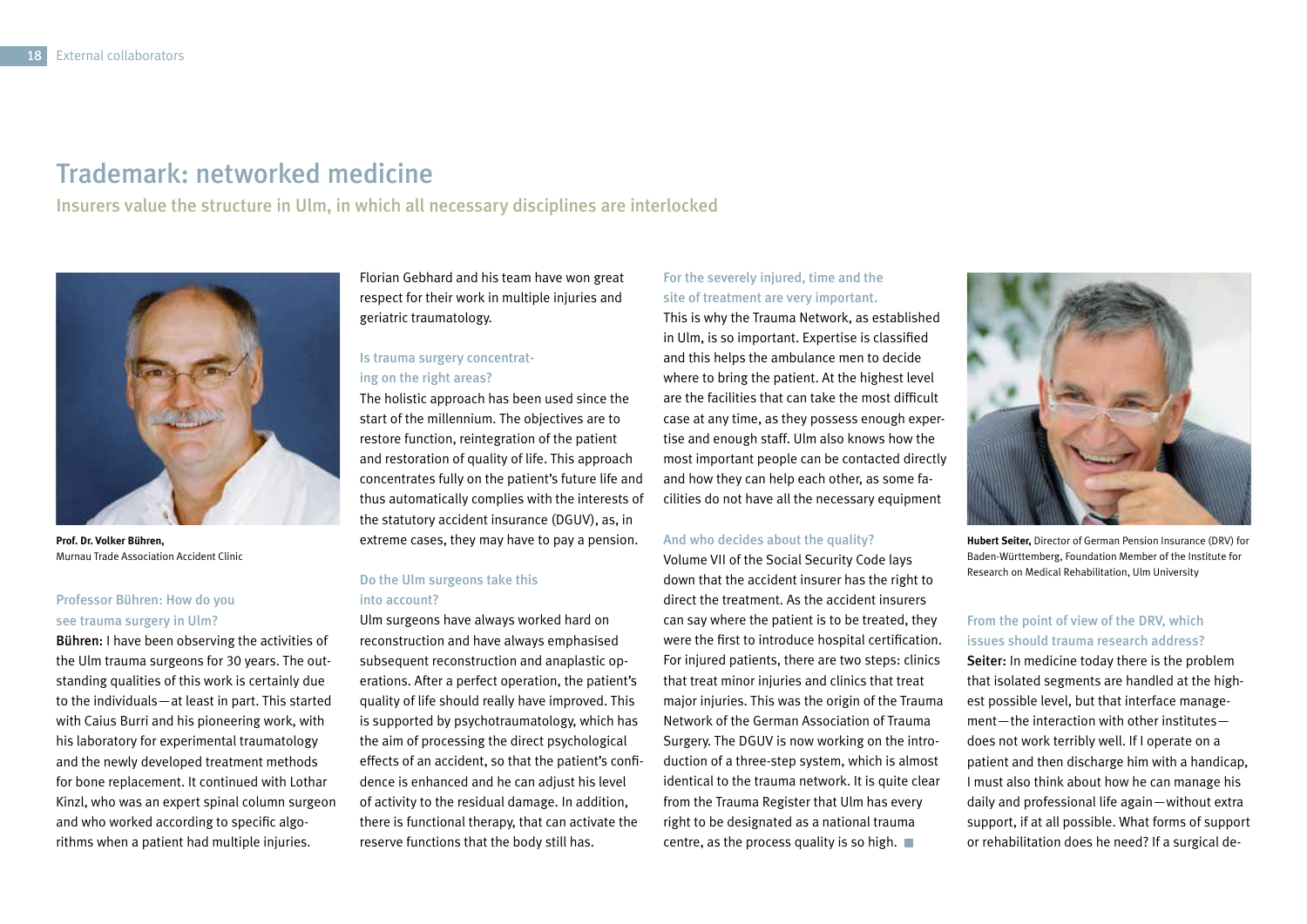*"From the start, Ulm University thought and acted in networks, so that medicine developed into social medicine." Hubert Seiter, Director of German Pension Insurance (DRV) for Baden-Württemberg, Foundation Member of the Institute for Research on Medical Rehabilitation, Ulm University* 

partment fails to think of this, a lot of time may be lost that can hardly be made good later. We must study how we can guide the link from the acute event to the operation to reintegration.

#### How well is Ulm prepared for this?

From the start, Ulm scientists have thought and acted in networks, so that medicine developed into social medicine. Surgeons in Ulm not only operate outstandingly well, but always bear in mind how traumatised patients can be helped to reintegrate in their normal lives after an accident or injury.

#### How do you set this up?

The Faculty of Medicine in Ulm is a young university of limited size, which is surrounded by important facilities: Rehabilitation Research, the Centre for Musculoskeletal Research Ulm (zmfu), as well as the ethicists—who are more than ready to point out that operating well is not the be all and end all. This is easier to organise in a small, agile and rapid university like Ulm, rather than in a staid old university. Moreover, Ulm has the advantage that not only physicians work on the Eselsberg, but that sources of ideas and companies like Bosch and Siemens are in the immediate vicinity.

#### Can a network guarantee quality?

That's exactly my point! Because we are talking about interlocking actions and thereby about communication. How can data be put into an account for social medicine, so that the next person in the chain of treatment not only knows that an excellent operation has been carried out, but can also see exactly what he has to look out for? Aside from this mutual communication, there must also be communication with those who expect something from Ulm—for example, the health insurance funds, who are interested in the patient's reintegration into his normal live, if at all possible without drug treatment.  $\blacksquare$ 



**Prof. Dr. Paul Grützner,** Ludwigshafen Trade Association Accident Clinic

Professor Grützner: There is a great deal in common between your research work and that of the Ulm trauma surgeons ...

Grützner: For more than 10 years, both groups have been working on the link between imaging and surgery. We collaborate in research, manage joint functions and are members of the same medical societies. This means that I have the right to say clearly that the Ulm workers are the leaders in this area.

#### What are the advantages of computer navigation?

The OP trauma must be minimised. Our slogan is: "Do no further harm". This means that the trauma from the operation must be minimised, so that the patient can better cope with the stress. Thus it is extraordinary important to have intraoperative procedures to assist the surgeon. Intraoperative imaging plays a major role here and there have been decisive developments in Ulm.

#### What are the challenges that trauma surgeons must overcome?

The technology of intraoperative imaging was not primarily developed for trauma surgery. Ulm radiologists, cardiologists and cardiac surgeons have recognised the benefit of the instruments and integrated them in the OP, so that imaging in the operating theatre is now "hybrid OP".

This is an important technical advance, but you have to know how to work with it.

Complex imaging requires new working routines and makes new demands on the trauma surgeon. Florian Gebhard was one of the first to use this in routine clinical work. This was a major visionary achievement in improving the quality of care in complex injuries.

You praise the force of innovation in Ulm. Why has there been so much innovation in Ulm? This is because of the structure in Ulm. All disciplines are linked in a network, that includes both clinical and scientific workers. This leads to a flow of information that furthers information. This is an excellent example of a structure for translational research.

#### But technologies change, so that approaches have to be revised

Trauma research is highly complex and interdisciplinary. Basic research aims at understanding the interrelationships at the molecular level, for example the processes of inflammation, as well as understanding how such processes can be triggered by therapeutic measures. This is why the Ulm scientists also work at the cellular level, in order to extend their knowledge. Combination of new knowledge and the specific use of technology enhance the quality of operative care and of overall trauma management.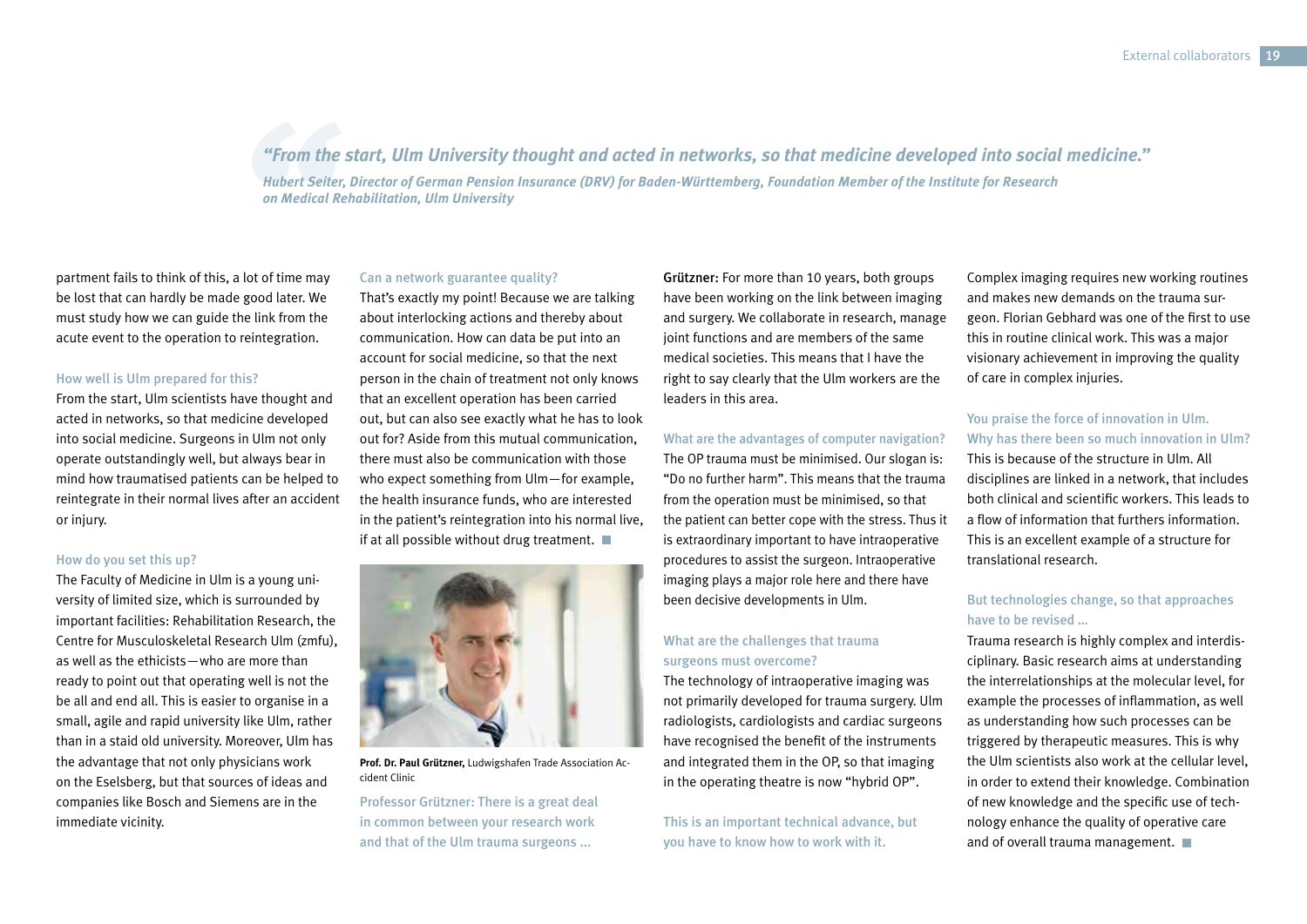# Students and young scientists are involved in research as soon as possible

#### Prof. Dr. Tobias M. Böckers Dean of Studies, Faculty of Medicine



The profile of the Ulm curriculum MED@ULM has been extended with the study section "Trauma care and trauma research" (Trauma Track). In this section, students are given six semesters of training in surgery,

anaesthesiology and intensive care, as well as emergency care and scientific studies and research. Internal and external experts in various specialities provide the instruction in the basic

seminar in the Trauma Track. In the practical sessions, the students practice emergency treatment in standardised patients and simulation dolls.

Using e-learning tools, the students can independently deepen their knowledge anywhere and at any time. Typical cases and issue-specific e-learning programs have been developed for this purpose, in cooperation with the Baden-Württemberg Centre of Excellence in e-Learning in Medicine. The students are also taught about the current state of trauma research in the important areas.

*"All departments and clinics participating in trauma research are also very actively involved in teaching and training. In the Trauma Track, excellent students can select an individual theme and soon start on research." Prof. Dr. Tobias M. Böckers, Dean of Studies, Faculty of Medicine*

#### Janina Angermeyer Doctoral Student in Medicine



Research helps me to look analytically at the clinical issues we learn about during our courses. My work deals with the analysis of blood cells in blood smears, particularly with the so-called "neutrophil extracellular traps" (NETs). Releasing NETs is an alternative mechanism used by neutrophilic granulocytes to attack bacteria and to catch them (in their DNA NETs). This is a strategy used as a component of innate immunity. The bacteria get stuck in the chromatin threads of DNA in the network released by the granulocytes. This process is known as NETosis.

The NETs could easily have been seen in the light microscope. Nevertheless, NETs were only discovered in 2003, by two Max Planck scientists. They have been linked to particularly

severe forms of injury (trauma) or infection (sepsis). I am studying NETs and am correlating their occurrence with respect to other biomarkers and clinical criteria. In Intensive Care Unit G1, I can observe the patients and the course of their disease. Using current study criteria, I can select those who have already developed sepsis, or who are at risk of this. My research work has already given me the chance to take part in two scientific symposia and to present my results. One reason that I have been able to start research so early in my studies is the "Trauma Track", developed by Prof. Dr. Dr. h.c. Peter Radermacher and Prof. Dr. Markus Huber-Lang. Tracks focus on individual themes. Five special programs are now available, in which visiting scientists from Germany and abroad give special lectures on the current state of research. The program is complemented with practical exercises. The condition for participation is being a doctoral student in the corresponding area.

I am now working on my doctoral thesis. Among other things, I am looking at the correlation between the number of NETs and the occurrence of non-specific inflammation.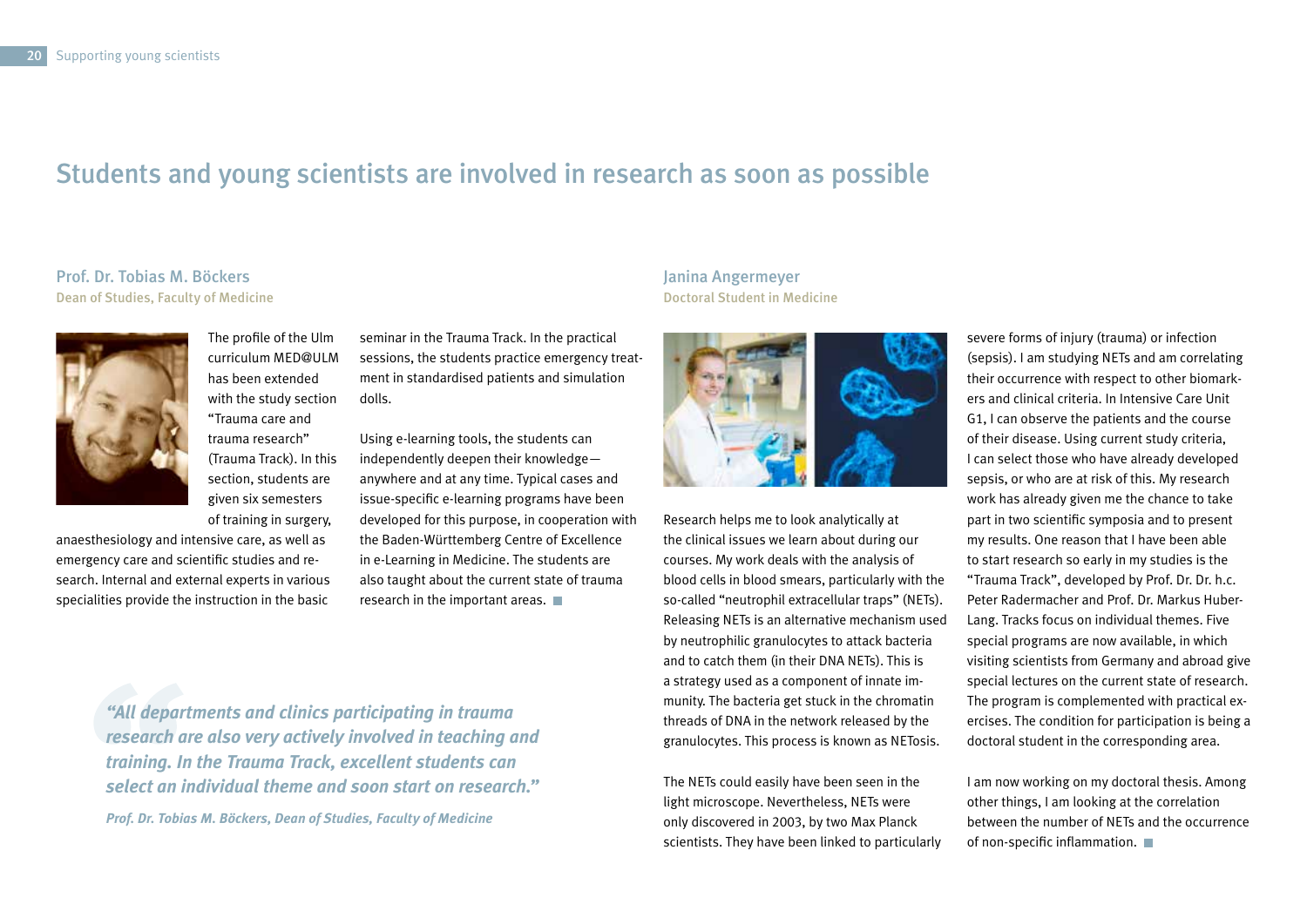#### Dr. Tanja Besier Department of Child and Adolescent Psychiatry



I am employed as research worker in the Department of Child and Adolescent Psychiatry. In many other departments, work is exclusively related to patient care, but in Ulm research enjoys equal rights. Thus, the newest research findings can be integrated into everyday clinical work. In Ulm, psychologists have the same status as medical doctors. Team work is very important in direct case work, supervision, visits and case discussions. This does not only apply to clinical work, but also to research, where experienced colleagues and novices work closely together.

My interest in trauma research lies in the interface between medicine and psychology. If a member of a family falls seriously ill, the other family members too are exposed to severe psychological stress. For example, cancer represents a sudden threat to body and soul and this is difficult for a child to understand. The child suffers a severe shock, leading to a severe stress reaction and can be perceived as a trauma. We aim to

identify the conditions under which the probability of traumatisation is increased. We then offer the children, parents and family members improved strategies to overcome the stress and thus to improve psychological well-being.

My doctoral thesis in 2008 was on the development of a voluntary intervention program in inpatient facilities for youth welfare services. The objective was to avoid psychiatric treatment days. How can we stabilise the juveniles in the facility for youth welfare services, instead of moving them to psychiatry at every crisis and then perhaps moving them to another facility? The relationships of many children and juveniles are repeatedly broken off when they transferred to the facilities of youth welfare. They are thrown from one relationship to the next; they change facilities and spend periods in foster families or in their own families. This can lead to psychological traumatisation. In this context, improving quality of life means guaranteeing the best continuity and stability possible.

We are also developing research questions and studies on trauma teaching and therapy, in order to help the young people to process their experiences. It is helpful if the department is optimally linked to other facilities. We first have to know what the youth welfare services do, what the teachers in the facilities see and what the paediatricians and teachers perceive. We can then prepare a full diagnostic picture of the patient and provide specific help.

Dr. Anna Kovtun Member of Clinical Research Group KFO 200 "The immune response after musculoskeletal trauma"

My special area of research is the healing of bone fractures. Bone fractures heal poorly if a patient has several severe injuries, for example, after a car accident. This can lead to the patient suffering severe restrictions. I would like to understand why the ability of bone tissue to regenerate is impaired under these conditions. It is very important to clarify the cellular and molecular mechanisms if we are to treat healing disorders in severely injured patients. In this context, the role of the immune system is interesting. The immune system is activated after trauma, as the organism has to protect itself. However, after severe injuries, these regulation mechanisms no longer function; the immune system is hyperactivated and inflammation develops in the whole body. We have been able to demonstrate that this hyperactivation is responsible for the impaired bone regeneration. However, we are only now beginning to understand the molecular mechanism behind this phenomenon. But much research remains to be done. The main reason I find my work so exciting is that the results open the possibility of developing new therapies. My laboratory research is therefore of real use to severely injured people in hospital. This transactional aspect in my work is of very great importance to me personally. In Ulm, I work in an interdisciplinary research environment,



which centres on the interaction between basic and clinical research. As a biologist and basic research worker, I cooperate intensively with other disciplines in Clinical Research Group KFO 200, particularly with the trauma surgeons. In this way, we can compare our laboratory results with patient data and ensure that our results are relevant to our patients.

Clinical Research Group KFO 200 is embedded in the Centre for Musculoskeletal Research Ulm (zmfu). This gives me the possibility of networking with many different research groups and gives me access to their hoard of experience. In addition, young scientists have excellent opportunities for postgraduate studies and advanced training.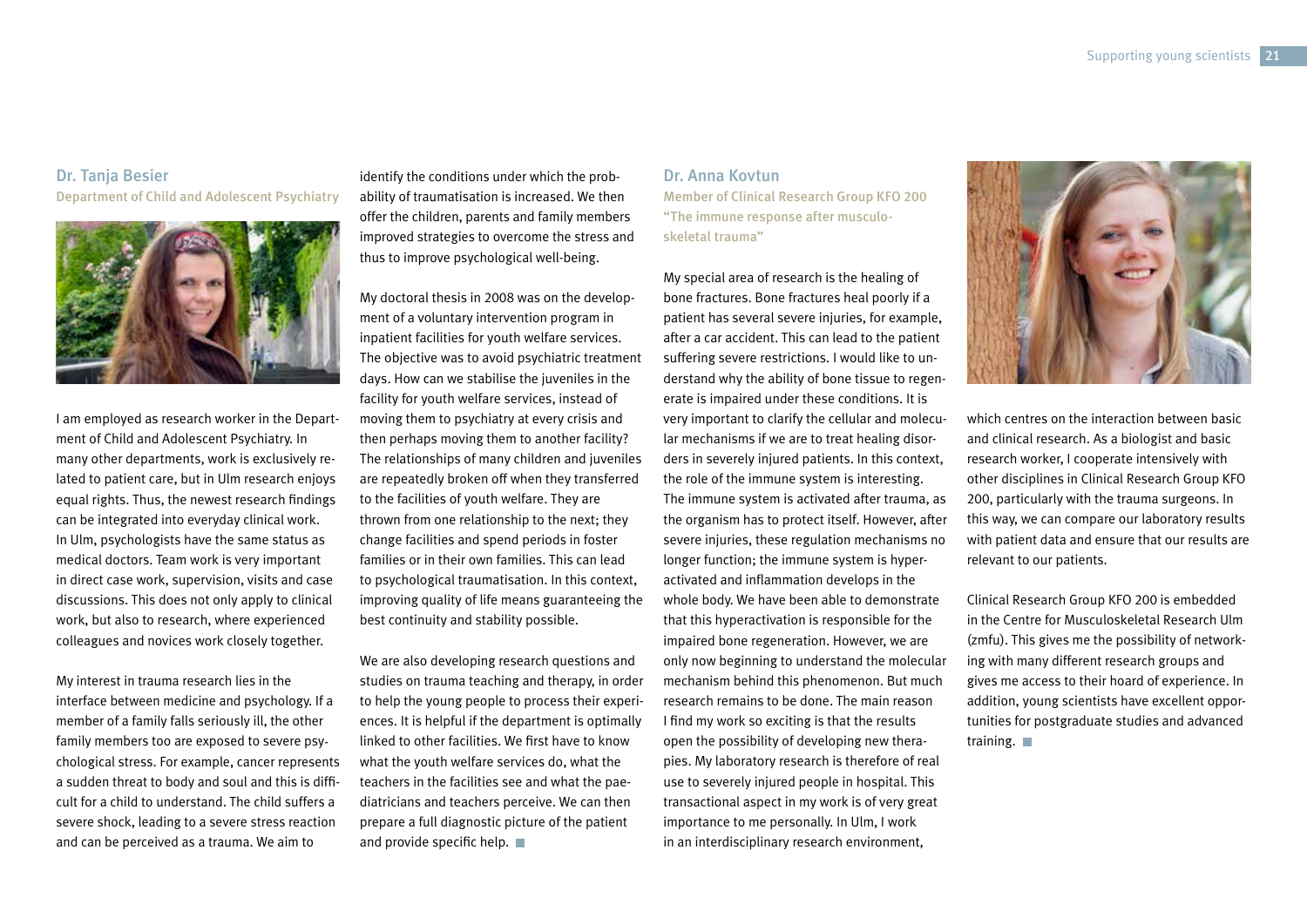# Trauma research in Ulm – people, institutes, departments, facilities and organisations

| Name                 | <b>First Name</b> | <b>Title</b>       | <b>Institute</b>                                                                                                        | <b>Theme</b>                                |
|----------------------|-------------------|--------------------|-------------------------------------------------------------------------------------------------------------------------|---------------------------------------------|
| <b>Becker</b>        | Thomas            | Prof. Dr.          | Department of Psychiatry and Psychotherapy II (Ulm University Hospital)                                                 | Treating trauma                             |
| <b>Böckers</b>       | Tobias M.         | Prof. Dr.          | Institute of Anatomy and Cell Biology                                                                                   | Understanding trauma                        |
| <b>Brenner</b>       | Rolf              | Prof. Dr.          | Department of Orthopaedics (Ulm University Hospital / Ulm Rehabilitation Hospital (RKU))                                | Understanding trauma                        |
| Debatin              | Klaus-Michael     | Prof. Dr.          | Department of Paediatrics and Adolescent Medicine (Ulm University Hospital)                                             | Understanding trauma                        |
| Dietmayer            | Klaus             | Prof. Dr.-Ing.     | Institute of Instrumental, Control and Microtechnology / DriveU Innovation Centre (Ulm University)                      | Avoiding trauma                             |
| Fegert               | Jörg M.           | Prof. Dr.          | Department of Child and Adolescent Psychiatry (Ulm University Hospital)                                                 | Understanding, avoiding and treating trauma |
| Gebhard              | Florian           | Prof. Dr.          | Department of Orthopaedic Trauma (Ulm University Hospital)                                                              | Understanding and treating trauma           |
| Geiger               | Hartmut           | Prof. Dr.          | (ZIBMT) Department of Molecular Medicine (Ulm University / Central Institute for Biomedical Technology                  | Understanding trauma                        |
| Georgieff            | Michael           | Prof. Dr. Dr. h.c. | Department of Anaesthesiology (Ulm University Hospital)                                                                 | Understanding and treating trauma           |
| Goldbeck             | Lutz              | Prof. Dr.          | Department of Child and Adolescent Psychiatry (Ulm University Hospital)                                                 | Understanding and treating trauma           |
| Gündel               | Harald            | Prof. Dr.          | Department of Psychosomatic Medicine and Psychotherapy (Ulm University Hospital)                                        | Understanding, avoiding and treating trauma |
| Henne-Bruns          | Doris             | Prof. Dr.          | Department of General and Visceral Surgery (Ulm University Hospital)                                                    | Treating trauma                             |
| Huber-Lang           | Markus            | Prof. Dr.          | Research Unit, Department of Orthopaedic Trauma (Ulm University Hospital)                                               | Understanding trauma                        |
| Ignatius             | Anita             | Prof. Dr.          | Centre for Musculoskeletal Research Ulm (zmfu) / Institute of Orthopaedic Research and Biomechanics (Ulm University)    | Understanding trauma                        |
| Knippschild          | Uwe               | Prof. Dr.          | Department of General and Visceral Surgery (Ulm University Hospital)                                                    | Treating trauma                             |
| Kolassa              | Iris-Tatiana      | Prof. Dr.          | Department of Clinical and Biological Psychology / Institute of Psychology and Teaching (Ulm University)                | Understanding and avoiding trauma           |
| Krischak             | Gert              | Prof. Dr.          | Institute of Research in Rehabilitation Medicine (Ulm University)                                                       | Treating trauma                             |
| Liebold              | Andreas           | Prof. Dr.          | Department of Cardiac, Thoracic and Vascular Surgery (Ulm University Hospital)                                          | Treating trauma                             |
| Radermacher          | Peter             | Prof. Dr. Dr. h.c. | Department of Anaesthesiology (Ulm University Hospital)                                                                 | Understanding trauma                        |
| Reichel              | Heike             | Prof. Dr.          | Department of Orthopaedics (Ulm University Hospital / Ulm Rehabilitation Hospital (RKU))                                | Understanding and treating trauma           |
| Riepe                | Matthias W.       | Prof. Dr.          | Department of Psychiatry and Psychotherapy II (Ulm University Hospital) / Günzburg District Hospital                    | Avoiding trauma                             |
| Rothenbacher         | Dietrich          | Prof. Dr.          | Institute of Epidemiology and Medical Biometrics (Ulm University)                                                       | Understanding trauma                        |
| Scharfetter-Kochanek | Karin             | Prof. Dr.          | Department of Dermatology and Allergology (Ulm University Hospital)                                                     | Understanding trauma                        |
| Schrezenmeier        | Hubert            | Prof. Dr.          | Institute of Transfusion Medicine (Ulm University Hospital)                                                             | Understanding and treating trauma           |
| Seufferlein          | Thomas            | Prof. Dr.          | Department of Internal Medicine I (Ulm University Hospital)                                                             | Treating trauma                             |
| Spitzer              | Manfred           | Prof. Dr. Dr.      | Department of Psychiatry and Psychotherapy III (Ulm University Hospital)                                                | Treating trauma                             |
| Schneider            | Elisabeth-Marion  | Prof. Dr.          | Department of Anaesthesiology (Ulm University Hospital)                                                                 | Understanding trauma                        |
| Tuckermann           | Jan               | Prof. Dr.          | Institute of General Zoology and Endocrinology (Ulm University)                                                         | Understanding trauma                        |
| Tumani               | Visal             | Ms                 | Department of Psychiatry and Psychotherapy III / Special Practice for Trauma Disorder Effects (Ulm University Hospital) | Treating trauma                             |
| Wirth                | Thomas            | Prof. Dr.          | Institute of Physiological Chemistry Department of Anaesthesiology (Ulm University)                                     | Understanding trauma                        |
| Wirtz                | Rainer            | Prof. Dr.          | Department for Neurosurgery                                                                                             | Understanding and treating trauma           |
|                      |                   |                    | German Army Hospital Ulm (BWK)                                                                                          | Treating trauma                             |
|                      |                   |                    | German Red Cross (DRK)                                                                                                  | Understanding and treating trauma           |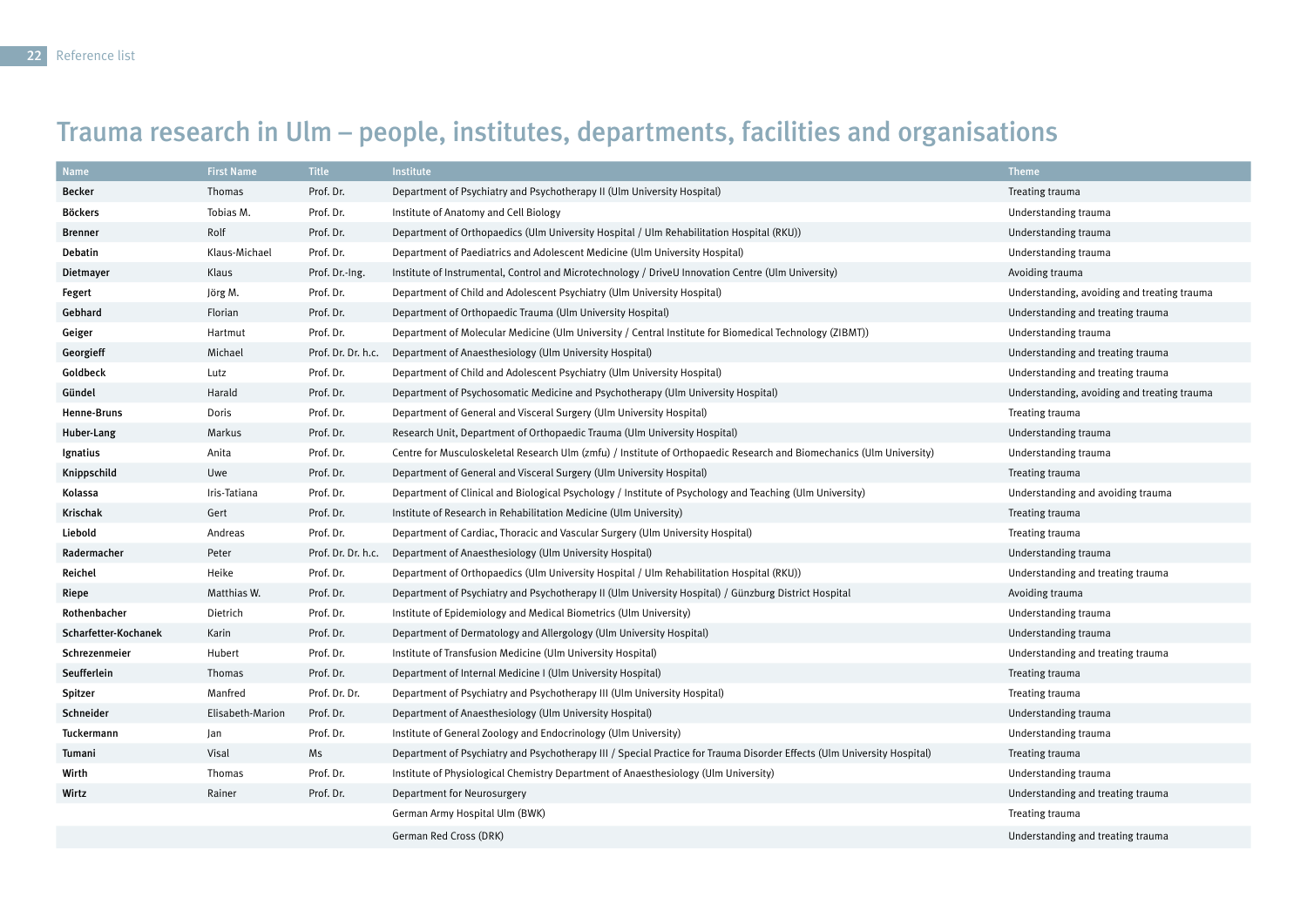# Publishing details

#### **Publisher**

Ulm University President Prof. Dr. Karl Joachim Ebeling Helmholtzstraße 16, 89081 Ulm www.uni-ulm.de marketing@uni-ulm.de





#### **Editorial Office**

Ellen Kamrad (responsible in the sense of the Press Law), Ulm University Erik Paschen, Redaktion Berlin, Lemmens Medien GmbH

**Design & Setting** Regina Fischer, Berlin

**Printing** Höhn Paper Print GmbH, Biberach

**Translation** Dr. Rodney Yeates, Dietenheim

# **Printed Copies**

2.500

#### **Photos**

Heiko Grandel, Ulm University (Title, pp. 2, 4, 5, 8, 10, 11, 12, 13, 15), Sebastian Kaulitzki/ Fotolia (p. 2), Ramin Herati (p. 2), Dr. Heiter Schlenker (p. 2), Department of Trauma Surgery and Biomechanics (p. 2), Elvira Eberhardt, kiz, Ulm University (pp. 3, 7, 17), Ko-FAS Research Campaign (p. 14), Prof. Dr. Volker Bühren (p. 18), German Pension Insurance (DRV for Baden-Württemberg) (p. 18), Prof. Dr. Paul A. Grützner (p. 19), Prof. Dr. Tobias M. Böckers (p. 20), Julian Schneider (p. 20), Dr. Tanja Besier (p. 21), Prof. Dr. Lutz Dürselen (p. 21)